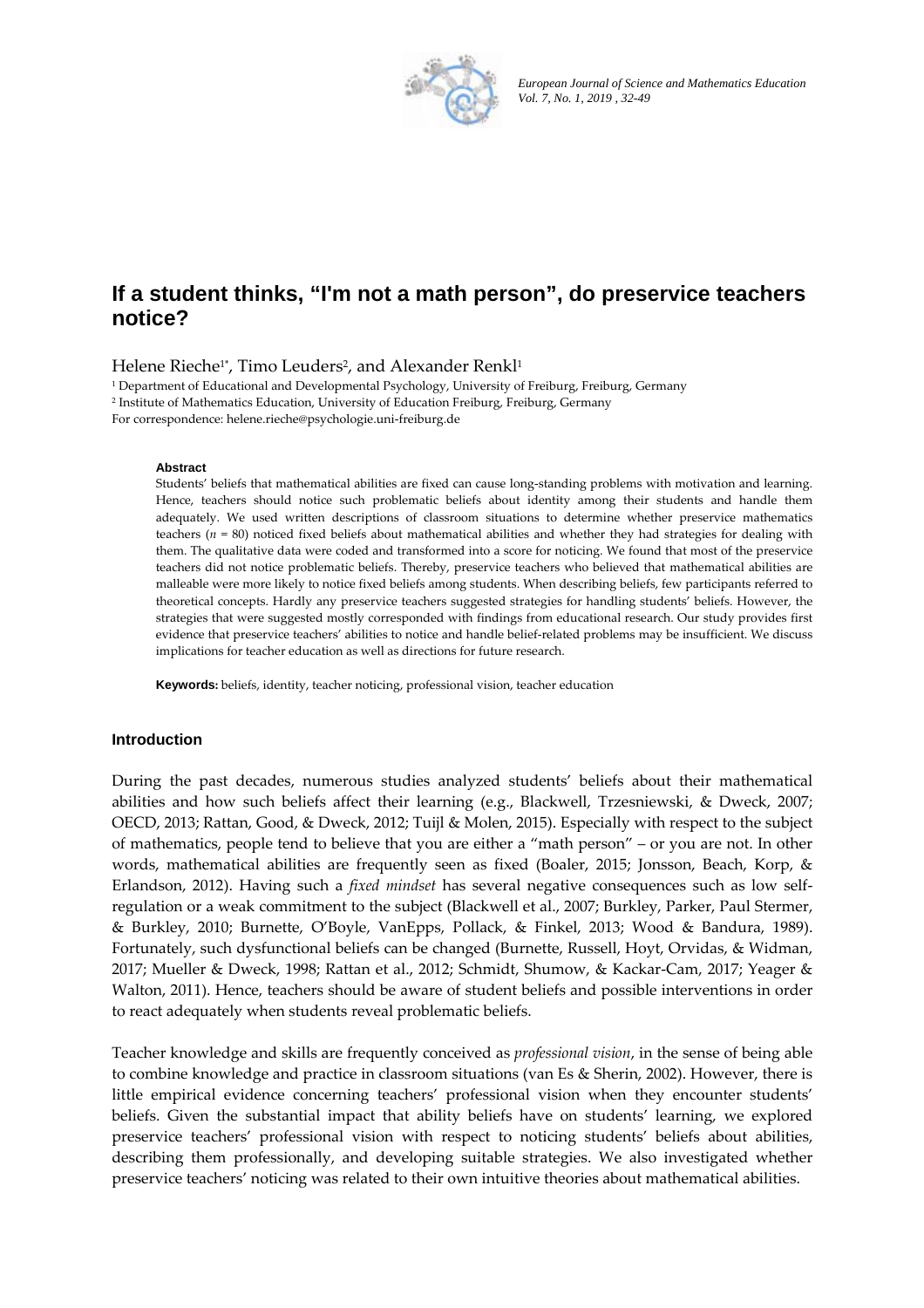### *Teachers' professional vision regarding student beliefs.*

Professional vision refers to the ability to identify and reason about relevant aspects in classroom situations based on theoretical concepts (Sherin & van Es, 2009). Hence, professional vision describes how teachers put their knowledge into action. Van Es and Sherin (2002) initially defined two components of professional vision: *noticing* as the ability to perceive relevant aspects, and *knowledge‐ based reasoning* as the ability to describe, explain and interpret these relevant aspects. Recently, a third component has been added: *decision‐making* as the ability to decide how to respond to the situation (Blömeke, Gustafsson, & Shavelson, 2015; Jacobs, Lamb, & Philipp, 2010; Kaiser, Busse, Hoth, König, & Blömeke, 2015). As these skills should be developed during teacher education, the present article focuses on preservice teachers.

When relating the three steps – noticing, reasoning, and decision-making – to a classroom situation in which a student exhibits a fixed belief about abilities, three questions arise: (1) Do preservice teachers notice the belief and identify it as important? (2) How do they reason about the belief? (3) What decisions do preservice teachers make? In the following, we will take a closer look at each step.

The first component of professional vision is the ability to identify important aspects or events in the classroom (van Es & Sherin, 2002). Noticing is seen as a prerequisite for teacher acting, as only those classroom features that grab teachers' attention will be dealt with. Accordingly, preservice teachers must first notice beliefs among their students to handle them adequately. Beliefs such as "not being a math person" can be defined as dysfunctional beliefs, as they impair students' engagement in the mathematics classroom (see research on identity; e.g., Grootenboer, Smith, & Lowrie, 2006). Compared to temporary problems that arise from the mathematical content, such belief-related problems may be of a long‐term nature. We therefore view students' ability beliefs as important aspects that teachers should notice and react to. In general, noticing seems to develop with growing practical experience (Stahnke, Schueler, & Roesken‐Winter, 2016). For example, a recent study that used a video-based measurement of teachers' perception revealed that experienced teachers' noticing tends to be more accurate and holistic than inexperienced teachers' noticing (König & Kramer, 2016). Hence, it can be assumed that the ability to notice student beliefs is still on a lower level among preservice teachers, but improves during their education. While numerous studies examined how teachers notice students' mathematical cognition (e.g., Cooper, 2009; Lee & Cross Francis, 2017; Pankow et al., 2016; Teuscher, Leatham, & Peterson, 2017), fewer studies have focused on social aspects. One social aspect that was addressed by these studies is 'noticing for equity', which describes how teachers attend to signs of inequity such as issues of status, identity, or classroom participation (Hand, 2012; Louie, 2018; Wager, 2014). For instance, Kalinec‐Craig (2017) used phenomenological case studies to investigate how preservice mathematics teachers attended to students who had a low status in the class. The underlying assumption of such studies is that inequity will continuously impair some students' learning, regardless of their actual cognitive skills or the mathematical content. Believing that one can divide between people who can and people who cannot do mathematics – as done with a fixed mindset – closely connects to inequity in the classroom. Thus, we contribute to the field of research by assessing how preservice teachers notice beliefs about the nature of mathematical abilities.

The second component of professional vision is the ability to reason about the noticed event by mapping it to theoretical concepts (van Es & Sherin, 2002). Seidel and Stürmer (2014) developed a standardized video tool to assess professional vision. In three consecutive studies with preservice teachers, they investigated different aspects of knowledge‐based reasoning and emphasized that profound descriptions of the noticed classroom event are an important indicator for this ability. However, inexperienced teachers tend to provide superficial descriptions instead of profound and knowledge‐based descriptions of a situation (Carter, Cushing, Sabers, Stein, & Berliner, 1988; Jacobs et al., 2010; Seidel & Prenzel, 2007). Hence, we expected the quality of descriptions to be rather low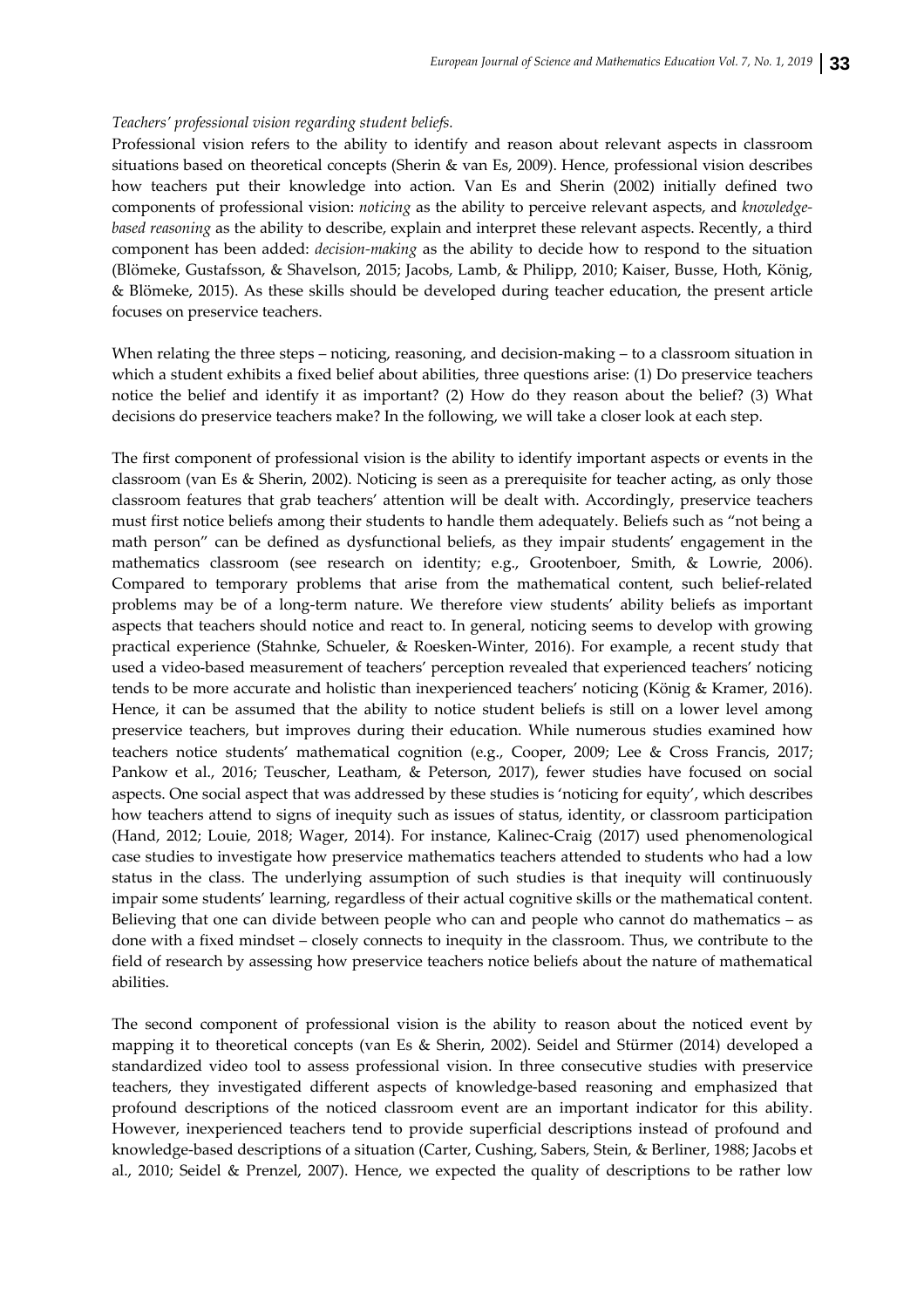among preservice teachers, as we analyzed how they described student beliefs. In this context, the question arises as to what knowledge may be suitable for reasoning about ability beliefs. A review of the literature shows that general pedagogical knowledge may apply, as does mathematics-specific knowledge. Pedagogical knowledge is seen as one important part of teacher knowledge (Shulman, 1986), and it includes knowledge about learners' motivational processes (Voss, Kunter, & Baumert, 2011). Four examples illustrate which concepts about learners' motivation may be useful when facing students' beliefs about their identity and their abilities: (1) *Intuitive theories about intelligence* (Dweck, 2000) describe what people believe about the stability of cognitive abilities. Some people see abilities as fixed (entity theory), others see them as changeable (incremental theory). (2) *Self‐concept* (Shavelson, Hubner, & Stanton, 1976) describes peoples' perceptions of and beliefs about themselves, including beliefs about their abilities. (3) *Self‐efficacy* (Bandura, 1993) describes peoples' beliefs in their ability to handle tasks and to overcome challenges in specific situations. (4) *Attribution theory* (Kelley, 1973) describes how people explain causes of specific events or outcomes. These attributions are related to beliefs about how ability as an internal, stable factor leads to success or failure. Note that all four theoretical models refer to learners' beliefs about their abilities. Teachers' knowledge about teaching a specific subject is known as 'pedagogical content knowledge' (Shulman, 1986) and includes knowledge about the individual learners and their subject‐specific difficulties (Depaepe, Verschaffel, & Kelchtermans, 2013). With regard to beliefs about mathematical abilities, researchers have partly applied general psychological concepts to mathematics, and partly looked at belief-related aspects that specifically apply to mathematics. Four examples illustrate which subject‐specific concepts may be useful when facing students' ability beliefs in mathematics: (1) *Mathematics self‐concept* (Marsh, 1990) describes peoples' perceptions and beliefs about themselves in mathematics, including those about their mathematical abilities. (2) Research about *mathematics‐specific beliefs* among students was inspired by Schoenfeld (1988), who found that seeing mathematical ability as innate was typical in mathematics. (3) Di Martino and Zan (2010) suggest a model for students' *attitudes towards mathematics*, including beliefs about mathematics as well as beliefs about one's mathematical abilities. (4) *Mathematics anxiety* is defined as an irrational dread of mathematics and is associated with low confidence in the ability to do mathematics (Furner & Berman, 2003). All four approaches address learners' beliefs about their mathematical abilities and their self‐identity that they are 'not a math person'.

The third component of teachers' professional vision is the ability to decide about adequate actions in classroom situations (Blömeke, Gustafsson, et al., 2015). Decision‐making captures teachers' intentions to act and is thereby connected to their observable behavior in the classroom. In addition, teachers' decision‐making was found to be related to student learning (Kersting, Givvin, Thompson, Santagata, & Stigler, 2012). Similar to the development of noticing and reasoning, teachers' decision‐ making seems to improve with growing experience. For instance, Jacobs and colleagues (2010) presented video clips as well as students' written answers to novice and expert teachers, and asked how they would respond to the students' mathematical thinking. The experienced teachers' responses were of higher quality, in a sense that the suggested strategies were based on evidence from the specific situation and consistent with research on mathematical development. With regard to student beliefs, the question arises as to what constitutes an adequate teacher action. We suggest that the stance teachers take may determine their actions. For instance, when adopting an attribution stance, teachers might try to change the student's dysfunctional patterns of attributions (Borkowski, Weyhing, & Carr, 1988); from a self-concept stance, teachers might focus on enhancing the student's self-concept (Marsh & Craven, 1997). When teachers focus on intuitive theories, their interventions might mainly emphasize the development of an incremental theory about abilities (Yeager & Walton, 2011). Consequently, the preservice teacher's response depends on his or her knowledge about the concepts mentioned above. Depending on the theoretical approach, there are various possibilities for intervening adequately when a student reveals problematic beliefs about abilities.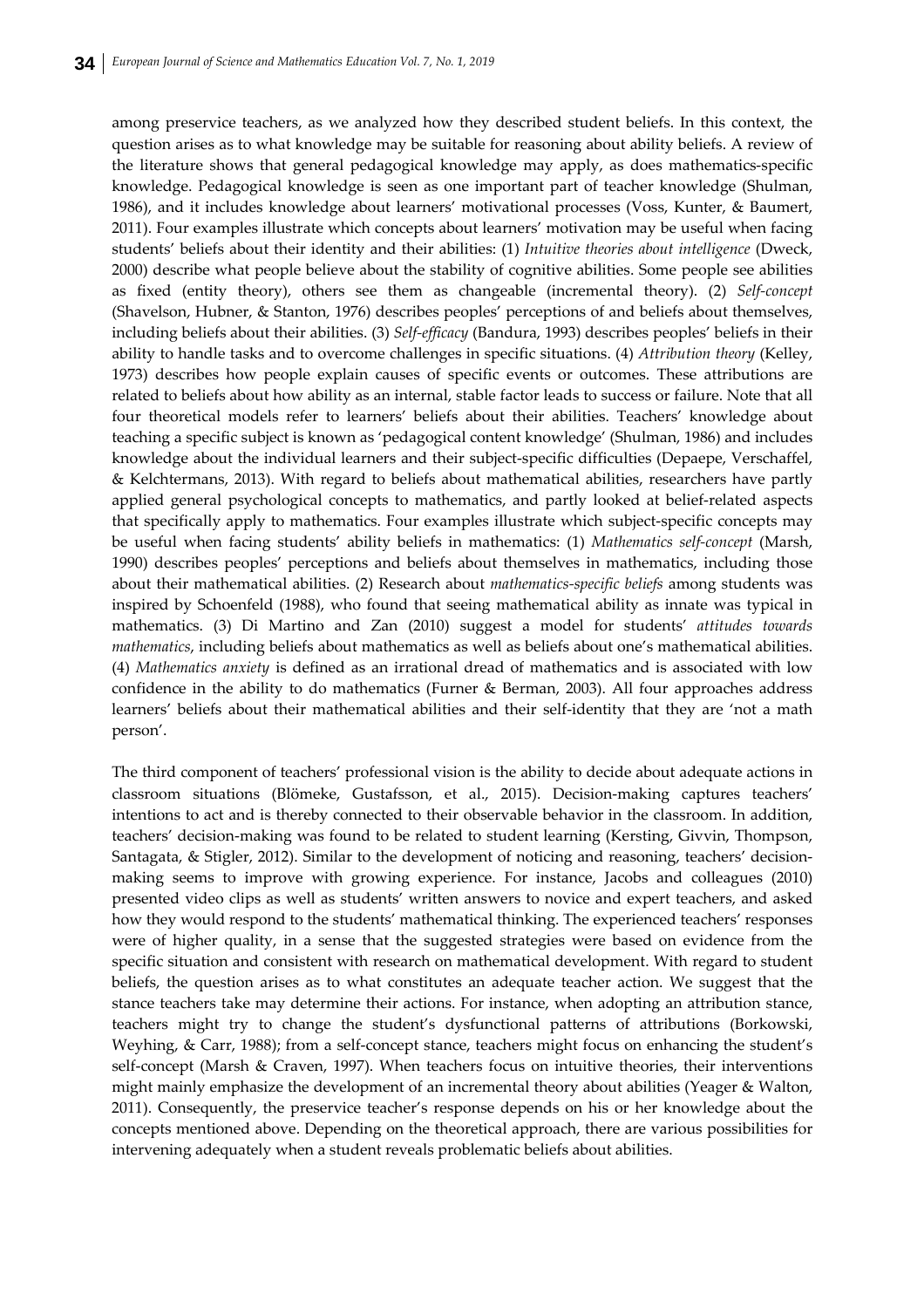#### *Relation between teachers' noticing and their beliefs about mathematical abilities.*

Teachers' beliefs have a substantial impact on their noticing, reasoning, and decision-making (e.g., Blömeke, Hoth, et al., 2015; Lee & Cross Francis, 2017; Meschede, Fiebranz, Möller, & Steffensky, 2017; Saylan, Armagan, & Bektas, 2016). With our focus on ability beliefs, we will more closely investigate how teachers' beliefs about abilities – namely, their intuitive theories about the stability of mathematical abilities – may affect their professional vision. These theories are found to be associated with preservice and in-service teachers' noticing of critical instances in mathematics lessons (Dreher & Kuntze, 2014) and with the perception and evaluation of instructional situations (Kuntze, 2012). For instance, teachers following an incremental theory prefer argumentative interaction in the classroom to teacher-centered instruction. Others have found that teachers' intuitive theories influence their causal attributions about student achievement as well as their judgments about students' abilities (Butler, 2000; Rattan et al., 2012). Teacher students with an entity theory tend to attribute students' poor performances to their low abilities (Rattan et al., 2012). These findings show that holding an entity theory can lead to an "entity" perception and interpretation of students' difficulties during mathematics lessons. From this point of view, students are considered by the teacher to fail due to their lack of ability, not because of other reasons such as their problematic beliefs. Hence, we assume that preservice teachers with an entity theory tend to notice the students' low abilities when asked about their difficulties; preservice teachers with an incremental theory tend to notice the students' underlying beliefs. In our study, we tested the relation between the preservice teachers' intuitive theories about mathematical abilities and their noticing of student beliefs.

#### *The present study.*

In general, investigating teachers' professional vision with respect to student beliefs adds to our understanding of how teachers act when they face problematic beliefs in their mathematics lessons. The purpose of this study was to analyze preservice teachers' skills of noticing, reasoning, and decision‐making in cases of students who believe that mathematical abilities are a fixed entity. We focused on preservice teachers and expected practical experience to have a positive impact on the level of professional vision. Hence, we included preservice teachers with different levels of experience in our sample and assessed their practical experience as well as their academic progress. Specifically, we addressed the following research questions:

- 1. Do preservice teachers notice student beliefs about mathematical abilities?
- 2. To what extent do preservice teachers refer to theoretical concepts when describing student beliefs?
- 3. What kind of strategies do preservice teachers employ when handling student beliefs about mathematical abilities?
- 4. Does preservice teachers' noticing of student beliefs relate to their academic progress or to their practical experience?
- 5. Does preservice teachers' noticing of student beliefs relate to their intuitive theories about mathematical abilities?

#### **Methods**

#### *Participants.*

The sample consisted of 80 preservice mathematics teachers (68% female, age *M* = 22.7, *SD* = 2.65) from German universities. The majority (80%) were future teachers on the secondary level, while 15% aimed to teach at primary schools, and 5% were pursuing a job in special needs schools. The school type did not affect the outcome variable  $(p = .34)$ . Most of the participants had little practical experience in the classroom (6 months or less: 79%; 7-12 months: 14%; more than 12 months: 7%). Their academic progress (i.e., the time being enrolled in a mathematics teacher education program) was on average six semesters  $(M = 6.01, SD = 2.88; Min = 1.00, Max = 12.00)$ , which is equivalent to three years. We recruited the participants through university departments of mathematics education.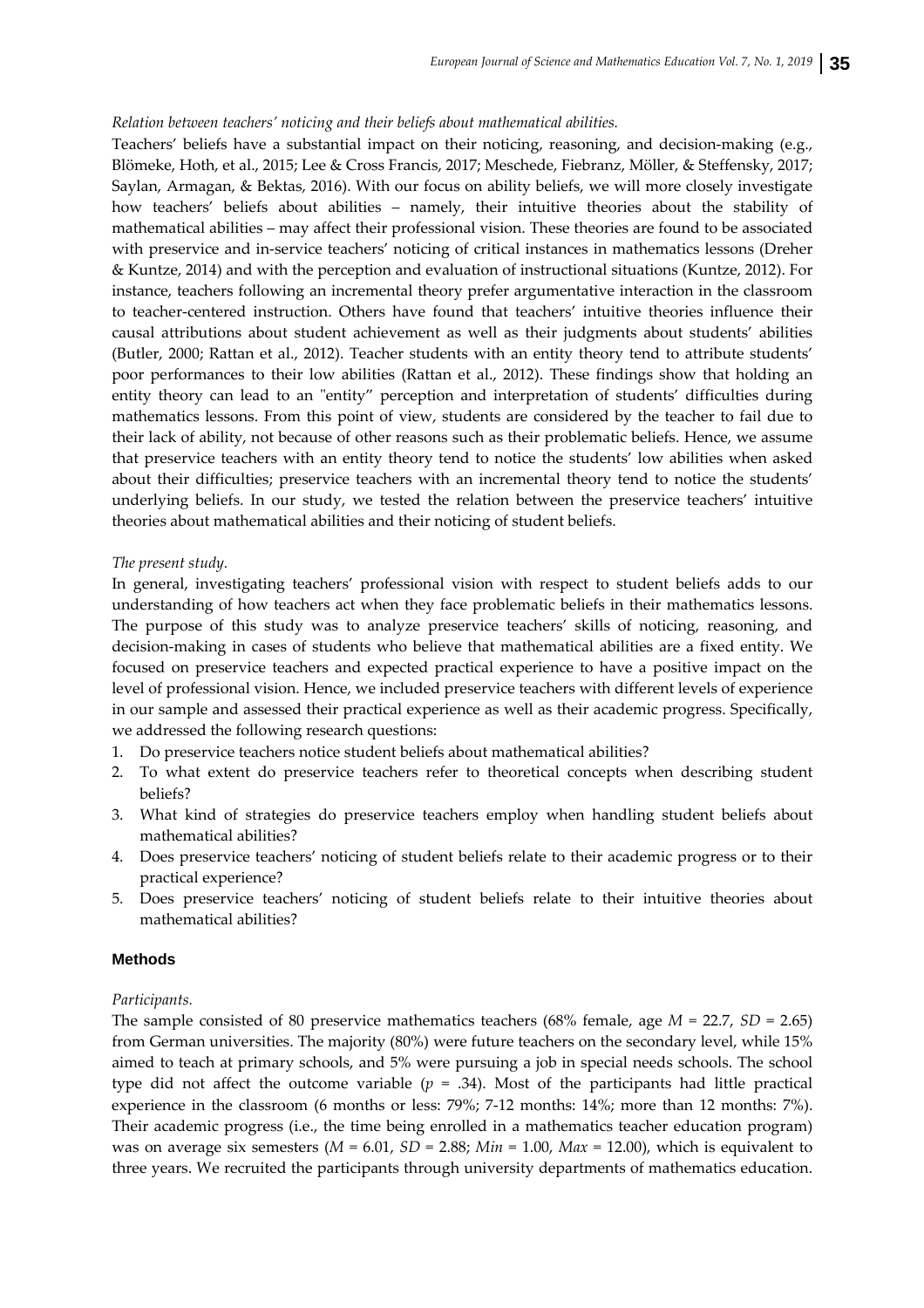All participants took part voluntarily and received a voucher over  $7 \epsilon$  for participating. Each participant read a consent document about the procedures and data protection, and provided informed consent by clicking on a "continue"‐button. All were aware of taking part in research. The data were collected and analyzed anonymously.

### *Material.*

*Vignettes*. We selected written vignettes for measuring professional vision. According to the 'approximations of practice' (Grossman et al., 2009), written vignettes are less authentic than, for instance, videos. However, videos have some disadvantages that can be outweighed by the usage of written vignettes: On one hand, the information in videos is fleeting (e.g., Leahy and Sweller, 2011), which can induce unnecessary cognitive load and prevent observers from receiving all the important aspects. Written vignettes allow for rereading and, thus, concentrating on the important information. On the other hand, videos can distract by presenting unimportant information such as the teacher's or the students' visible characteristics (Lowe, 2003). These distractions can be minimized by using written text. Recently, it has been demonstrated that written vignettes and videos are equally effective for assessing teachers' analytic skills (Friesen & Kuntze, 2016). In the case of preservice teachers, written vignettes even improved the interpretation of classroom situations compared with videos (Schneider et al., 2016). With respect to these findings, we chose written vignettes. To ensure a satisfactory level of authenticity, we consulted experts in mathematics education who approved of the fictitious scenarios.

We used a set of six vignettes, each describing a mathematics lesson in which a student had some difficulties (see Table 1). In four of these vignettes, a student's utterances implied that he or she had the belief that mathematical ability is fixed. In addition, all vignettes contained other potential problems such as sub‐optimal instruction or class‐related problems. Thus, the preservice teachers could attribute the student's difficulties to the problematic belief about mathematical ability or to other factors. To disguise the focus of our study, we constructed two supplementary vignettes. These two "distractor vignettes" did not contain any beliefs about abilities. We further randomized the gender of the students described in the vignettes, thus controlling for gender influences on teachers' noticing. However, preservice teachers' responses did not differ with regard to the gender of the described student (all *p*s > .17).

The following example illustrates what the vignettes looked like: "Imagine you are teaching mathematics in the eighth grade. Your students are busy solving linear equations. From the corner of your eye, you see Jana folding up her exercise book and putting her head on the table. She looks frustrated. When you ask her what happened, she points at a page of her book where everything is crossed out and says, 'I just can't do it! It's wrong again! Whenever I put the number I've calculated into the first equation, I get different results! But it doesn't matter, I've always been bad at math, so what can I do?' You look at her solution and detect the mistake straight away: Jana subtracted instead of dividing. Such a mix‐up often occurs in your class" (vignette b; translated from German). Note that the rationale of constructing these vignettes was to include student utterances related to mathematical beliefs but also to present other factors that can potentially be regarded as the source of the student's problem. Hence, the participating teachers could also ignore the belief aspect when analyzing the problem.

Participants read each vignette and answered three questions: (1) What main difficulty do you see? (2) What other difficulties do you see? (3) What would you do? We chose such general questions to support a natural process of noticing. By asking twice about difficulties, we aimed to obtain a wider range of responses. We did not judge whether belief-related problems were seen as a "main" or "other" difficulty, as we acknowledge that the different problems may be equally important. Instead,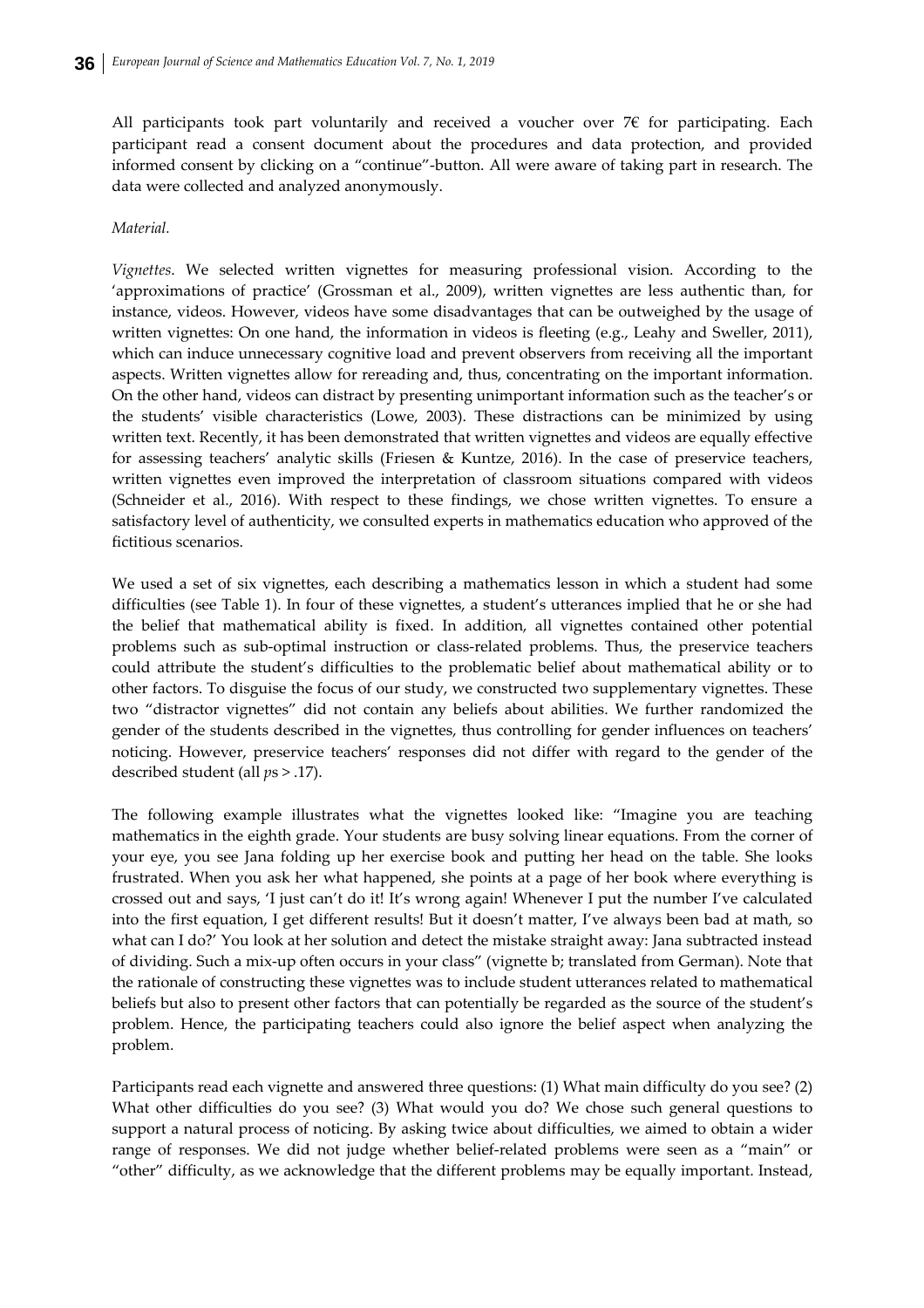we analyzed whether beliefs were mentioned at all. In the example vignette, Jana's difficulties can be attributed to her belief that she cannot change being bad at mathematics, to problems with understanding the topic, to class-related problems such as an unproductive learning atmosphere, or to other student‐related factors such as a general lack of motivation.

| Table 1. Description of the classroom situations from the six vignettes and the students' belief-related |  |
|----------------------------------------------------------------------------------------------------------|--|
| utterance                                                                                                |  |

| Vignette | Situation (and difficulties that could be noticed)                                                                                                                                                                                                                                           | Belief-related<br>utterance                               |
|----------|----------------------------------------------------------------------------------------------------------------------------------------------------------------------------------------------------------------------------------------------------------------------------------------------|-----------------------------------------------------------|
| a        | Students in 5th grade work on computer-based tasks about fractions.<br>One student complains about the difficult tasks and about the<br>confusing pictures. The teacher encourages her/him to try again.                                                                                     | "I can't do math,<br>no matter how<br>hard I try"         |
|          | (difficulties: ability belief, task design, teacher-student-interaction, etc.)                                                                                                                                                                                                               |                                                           |
| b        | Students in 8th grade solve linear equations. One student puts<br>her/his head on the table and complains about the wrong results and<br>her/his inability to do math. The teacher detects that she/ he mixed<br>up subtraction and division.                                                | "I've always<br>been bad at<br>math, so what<br>can I do" |
|          | (difficulties: ability belief, emotions, comprehension, etc.)                                                                                                                                                                                                                                |                                                           |
| c        | Students in 7th grade work on tasks about geometry (triangles). One<br>students asks for a specific formula. The teacher invites her/him to<br>re-invent the formula by herself/ himself. The student denies. She/ he<br>finds the formula in the book, but has trouble understanding it.    | "Only scientists<br>can really<br>understand<br>math"     |
|          | (difficulties: ability belief, memorization without comprehension, etc.)                                                                                                                                                                                                                     |                                                           |
| d        | Students in 6th grade work in pairs on challenging puzzle tasks. Two<br>students argue. The boy drags the worksheet to his side of the table<br>and shields it from the girl. When the teacher asks him to put it back,<br>the boy claims that girls cannot be good at math.                 | "Girls just can't<br>do math"                             |
|          | (difficulties: ability belief, social skills, instruction, grouping, etc.)                                                                                                                                                                                                                   |                                                           |
| e        | Students in 6th grade work on tasks with decimals. The teacher asks<br>one student to present her solution. The girl's answer reveals her<br>misconception about the addition of decimals. Another student<br>giggles at her answer.                                                         | none (control)                                            |
|          | (difficulties: misconception, social skills, classroom interaction, etc.)                                                                                                                                                                                                                    |                                                           |
| f        | A teacher replaces a colleague in a 7th grade. The students have the<br>task to continue with creating domino cards with functions and<br>graphs. While some students start designing the cards, two boys<br>build a house of cards. One girl paints all related cards in the same<br>color. | none (control)                                            |
|          | (difficulties: extraneous behavior, instruction, classroom interaction, etc.)                                                                                                                                                                                                                |                                                           |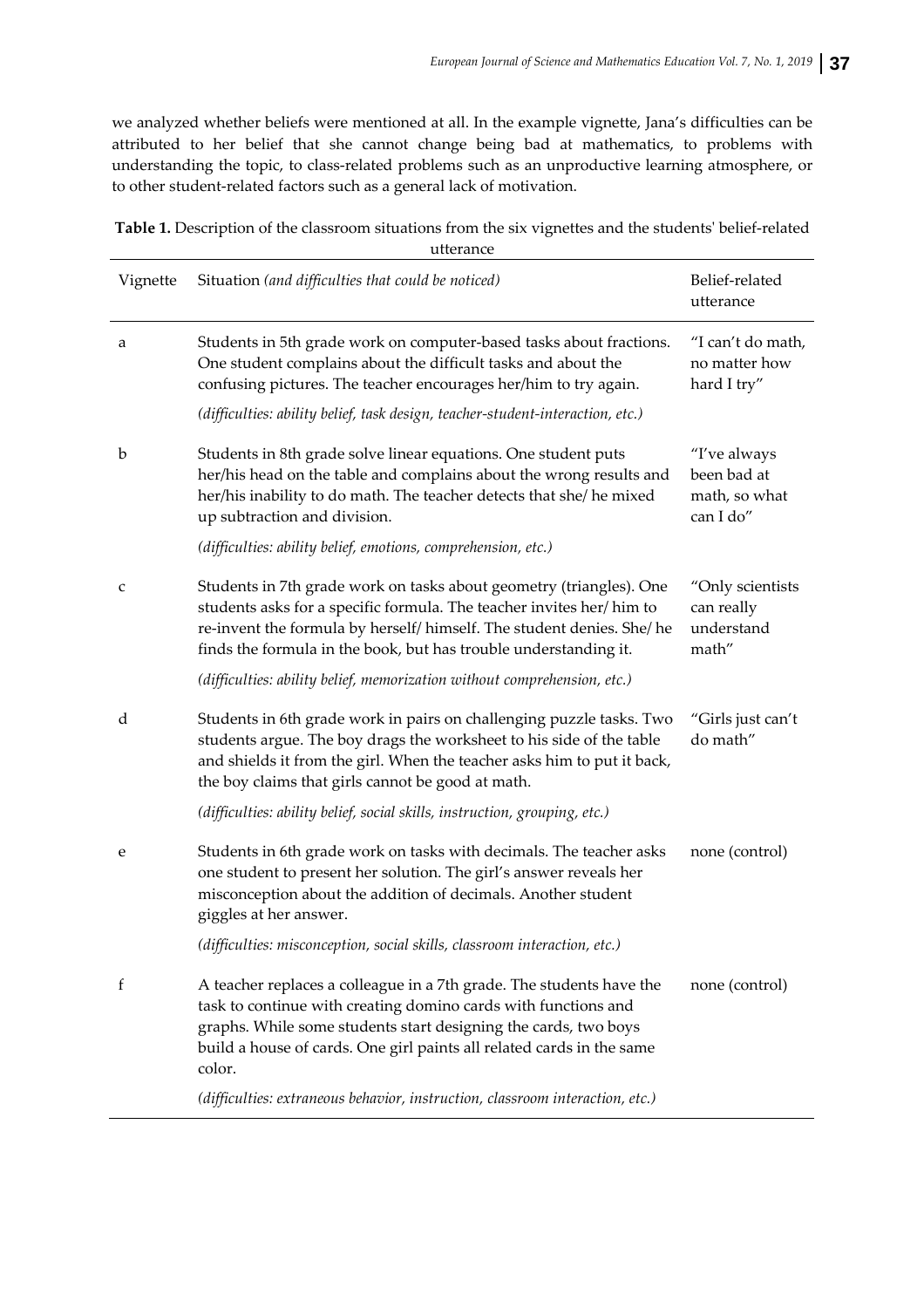*Intuitive theories about mathematical abilities*. As a measure for intuitive theories, we constructed a six‐ item questionnaire based on the Theories of Intelligence Scale (Dweck, 2000; Spinath & Schöne, 2003). The original items were modified to accommodate 'mathematical abilities' instead of general intelligence. Furthermore, we distinguished between self-theories and other-theories, as suggested by Dweck (2000). We asked the participants for their theories about themselves (e.g., "My mathematical abilities can always change a lot") as well as about their students (e.g., "The mathematical abilities of students can always change a lot"). The participants rated the statements on a 5‐point scale from 'strongly disagree' to 'strongly agree'. We formed two subscales for self‐theory and student‐theory, each consisting of three items. Higher scores represented an incremental theory; lower scores represented an entity theory. The scores for internal consistency reliabilities were satisfactory (selftheory:  $\alpha$  = .66; student-theory:  $\alpha$  = .64).

### *Procedure.*

The participants first read the six vignettes and indicated the difficulties they perceived and what they would do. Afterwards they worked on questionnaires assessing their intuitive theories about mathematical abilities. The entire procedure was computer‐based and took about 35 minutes.

### *Coding.*

We analyzed participants' answers with content analysis and used specialized software for qualitative and mixed methods analysis (MAXQDA). In the first step, we analyzed all answers that described difficulties and teacher strategies, and coded whether they contained a student's belief about abilities or not. If an answer contained the belief, it was assigned a point. The answers that described main difficulties and 'other' difficulties – the first and the second question that we posed – were aggregated for the analysis. Table 2 displays the coding scheme for difficulties; table 3 displays the coding scheme for teacher strategies. We calculated a noticing score by summing up the points for all four vignettes (i.e., a score of three means that a participant had referred to student beliefs in three vignettes). A maximum score of four would have been possible if a participant had mentioned beliefs in every vignette.

An independent assistant double-coded 20% of the answers, revealing high inter-rater reliability for noticing (*ICC* two-way mixed, not adjusted = .80) and for teacher strategies (*ICC* two-way mixed, not adjusted = .82). Disagreements between the raters were resolved through discussion. For instance, the raters discussed whether the mention of "stereotypes" was sufficient to get a point for noticing. They agreed on assigning a point only when stereotypes were related to mathematics learning (e.g., "the student holds the stereotype that girls cannot be good at math").

| Description                                                                                                       | Examples (and counterexamples)                                                                                            | Points         |
|-------------------------------------------------------------------------------------------------------------------|---------------------------------------------------------------------------------------------------------------------------|----------------|
| <i>Vignette a:</i> the difficulty refers to the<br>student's fixed belief about his/her<br>mathematical abilities | G. has a negative mathematical self-concept.<br>G. does not even try because he thinks that he<br>cannot understand math. | 1              |
|                                                                                                                   | G, does not like math.                                                                                                    | $\Omega$       |
|                                                                                                                   | The pictures distract G. from solving the task.                                                                           |                |
| <i>Vignette b:</i> the difficulty refers to the<br>student's fixed belief about his/her<br>mathematical abilities | J. believes that she failed due to her low abilities.                                                                     | $\overline{1}$ |
|                                                                                                                   | J. is frustrated and thinks that she will never be.<br>good at math.                                                      |                |

**Table 2.** Coding manual and interrater reliability for difficulties (vignettes a‐d)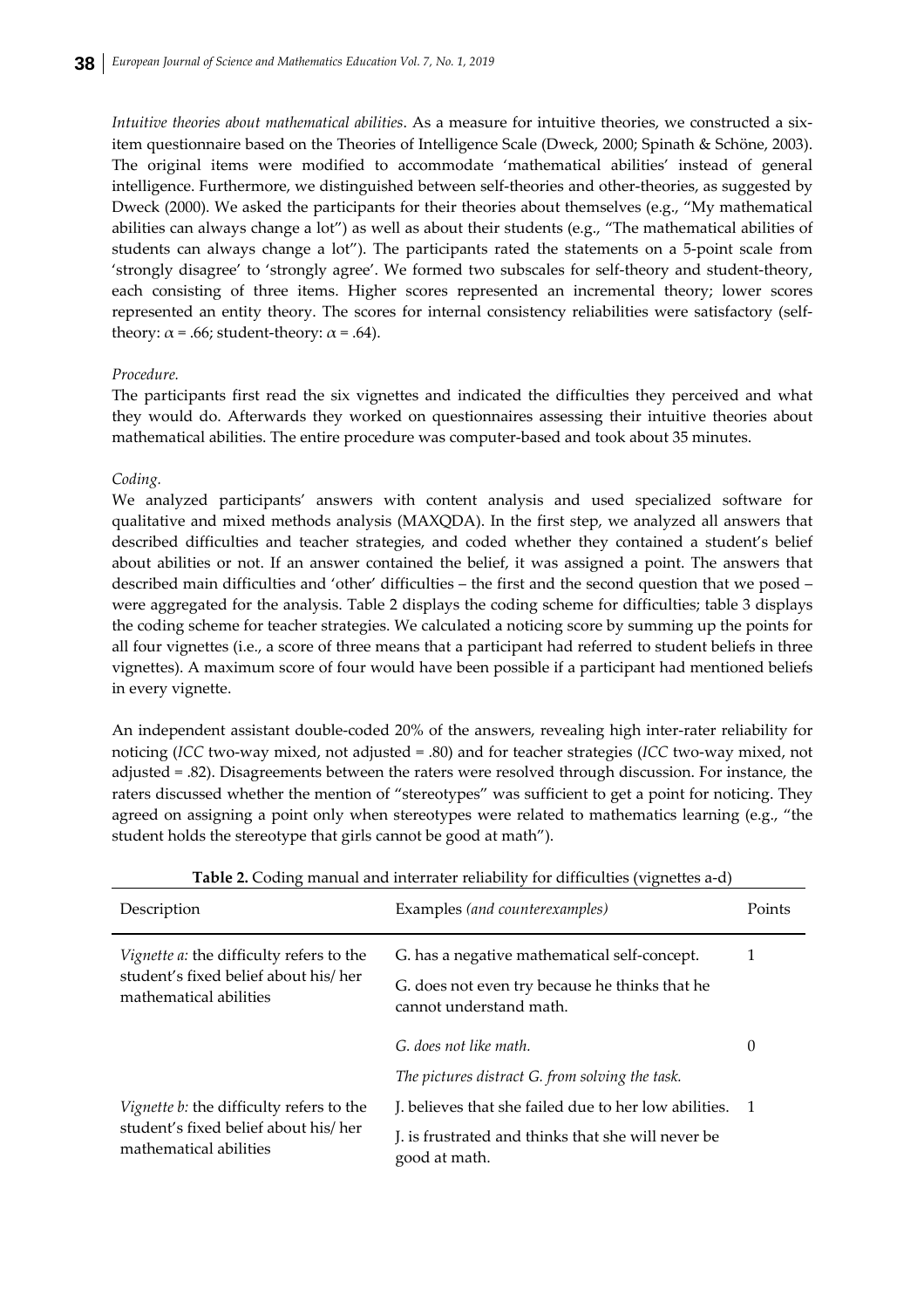|                                                                                                                          | J. is unmotivated and frustrated.                                                   | $\theta$ |
|--------------------------------------------------------------------------------------------------------------------------|-------------------------------------------------------------------------------------|----------|
|                                                                                                                          | J. has a low self-esteem.                                                           |          |
| Vignette c: the difficulty refers to the<br>student's fixed belief that only<br>scientists can understand<br>mathematics | P. thinks that ordinary students cannot<br>understand math.                         | 1        |
|                                                                                                                          | Formulas are seen as something only experts can<br>truly understand.                |          |
|                                                                                                                          | P, is not interested in math.                                                       | 0        |
|                                                                                                                          | Students apply formulas without understanding<br>them.                              |          |
| Vignette d: the difficulty refers to the<br>student's fixed belief that girls are<br>bad at mathematics                  | J. thinks that girls cannot think logically.                                        | 1        |
|                                                                                                                          | J. has the stereotype of women as being bad at<br>math.                             |          |
|                                                                                                                          | J. is prejudiced against girls.                                                     | 0        |
|                                                                                                                          | The task is inappropriate for the different levels of<br>achievement in this class. |          |
| Maximum score                                                                                                            |                                                                                     | 4        |
| Interrater reliability (ICC two-way<br>mixed, not adjusted)                                                              |                                                                                     | .80      |

| Description                                                                                                            | Examples (and counterexamples)                                                            | Points       |
|------------------------------------------------------------------------------------------------------------------------|-------------------------------------------------------------------------------------------|--------------|
| Vignette a: the strategy refers to the<br>student's fixed belief about his/her<br>mathematical abilities               | I would give feedback that boosts his self-<br>concept in math.                           | 1            |
|                                                                                                                        | I would offer support and show him that he can<br>solve the task.                         |              |
|                                                                                                                        | The teacher should motivate the student.                                                  | 0            |
|                                                                                                                        | I would change the design of the tasks.                                                   |              |
| Vignette b: the strategy refers to the<br>student's fixed belief about his/her<br>mathematical abilities               | I would tell her that she underestimates her<br>ability and that she can do math.         | 1            |
|                                                                                                                        | The teacher should explain that a mistake does<br>not mean being bad at math.             |              |
|                                                                                                                        | I would comfort and motivate her.                                                         | $\Omega$     |
|                                                                                                                        | I would repeat basic arithmetic operations with the<br>entire class.                      |              |
| Vignette c: the strategy refers to the<br>student's fixed belief that only<br>scientists can understand<br>mathematics | I would derive the formula with the students to<br>show them everybody can understand it. | $\mathbf{1}$ |
|                                                                                                                        | I would ask myself why my students have the<br>idea that math is only made for experts.   |              |

## **Table 3.** Coding manual and interrater reliability for difficulties (vignettes a‐d)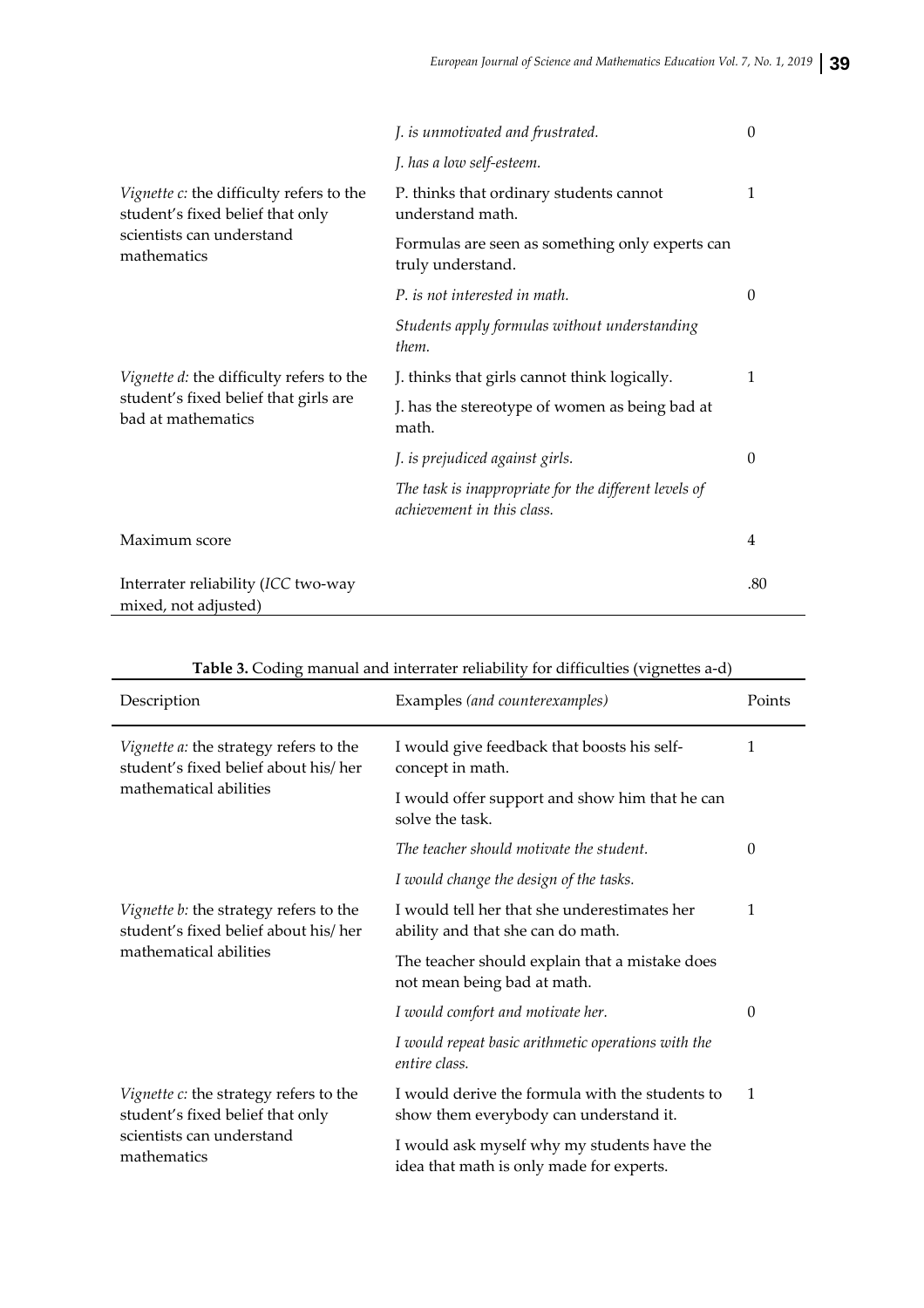| <i>Vignette d:</i> the strategy refers to the<br>student's fixed belief that girls are<br>bad at mathematics | I would derive the formula with the students.                                                | $\Omega$ |
|--------------------------------------------------------------------------------------------------------------|----------------------------------------------------------------------------------------------|----------|
|                                                                                                              | The teacher should visualize the formula.                                                    |          |
|                                                                                                              | I would explain that mathematical ability has<br>nothing to do with gender.                  | 1        |
|                                                                                                              | J. should work together with a boy who is bad at<br>math to realize his assumption is wrong. |          |
|                                                                                                              | I would encourage him to explain the task to his team<br>partner.                            | $\theta$ |
|                                                                                                              | The teacher should change the team partners.                                                 |          |
| Maximum score                                                                                                |                                                                                              | 4        |
| Interrater reliability (ICC two-way<br>mixed, not adjusted)                                                  |                                                                                              | .82      |

In the second step, we looked at those answers containing beliefs in more detail and investigated whether the participants used theoretical concepts. If an answer contained a theoretical concept, we coded it as 'use of theoretical concepts'; if it did not, we coded it as 'no use of theoretical concepts'. Each concept was allocated to a separate subcategory. To avoid wrong inferences, we coded concepts only if they were named explicitly (not if they were vaguely described). Note that several theoretical concepts were coded in a single answer when appropriate.

Finally, we examined participants' ideas about what they would do when a student exhibits signs of a dysfunctional belief (i.e., answers to the third question that we posed). As we were interested in the kind of strategies the teachers developed, we inspected all answers exploratively, identifying two important dimensions. The first dimension was the strategy's timing. Some strategies referred to an application in the specific situation (short-term), whereas others referred to future lessons (long-term). The strategies differed further in their focus on either the teacher or the student as an active person. We thus defined the focus on the active person as a second dimension (teacher-focused vs. studentfocused). According to these two dimensions, we sorted all answers and identified one major strategy for each combination. One additional strategy referred to the specific situation as well as to future lessons and was therefore added as a mixed strategy. Overall, we defined five strategies (see results).

### **Results**

### *Noticing student beliefs*.

To address our first research question, we investigated whether preservice teachers noticed student beliefs about abilities in a classroom situation. We found that the mean score for noticing was low; on average, participants took notice of a problematic belief 1.23 times in all four vignettes (*Min*. = 0.00; *Max*. = 4.00; *SD* = 1.17). Figure 1 shows the frequencies of participants who mentioned student beliefs when describing the difficulties they saw and when developing strategies. The score frequencies further indicated that 35% of the participants did not mention beliefs at all in their answers, and 28% mentioned beliefs only once.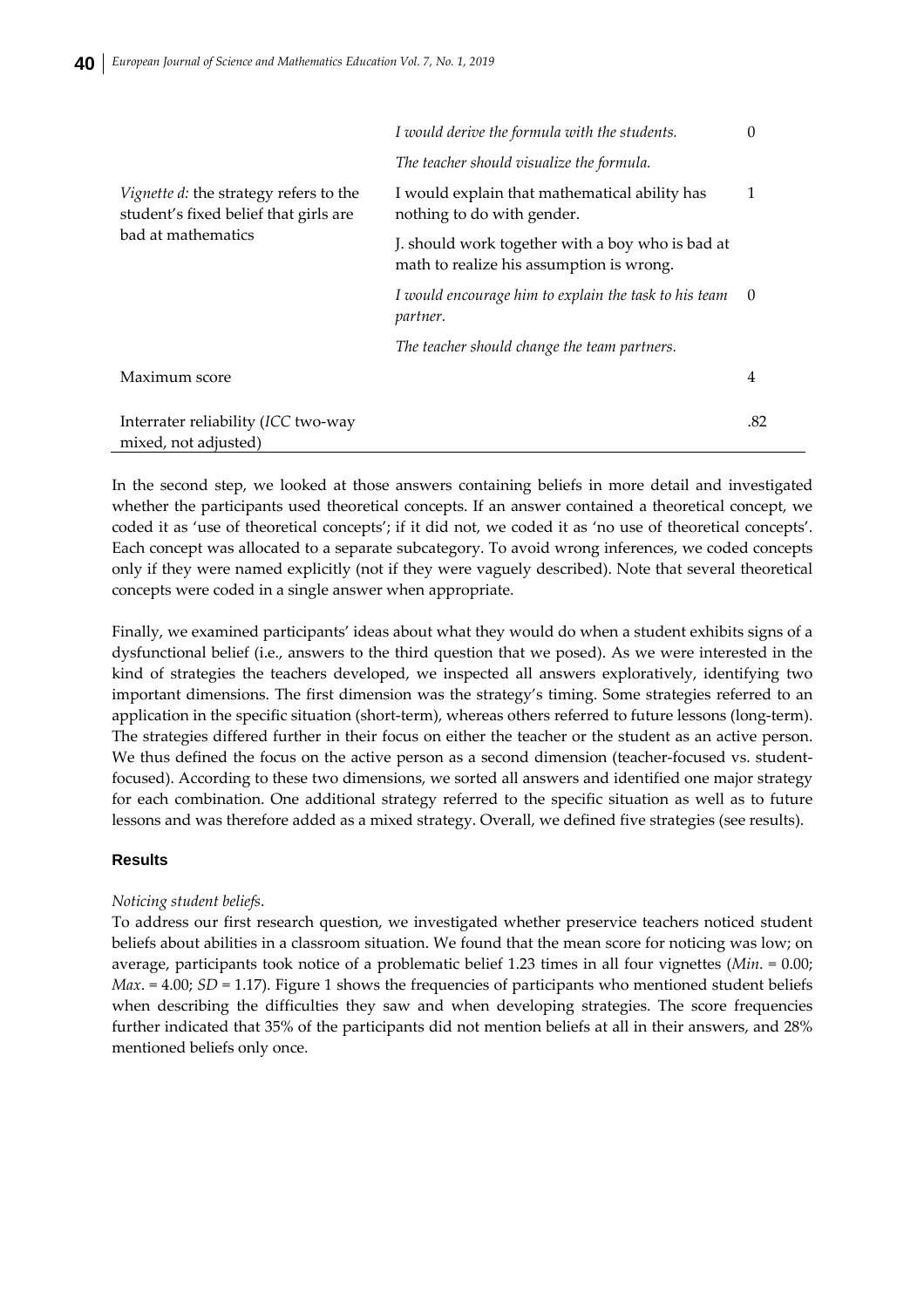

**Figure 1.** Frequencies of participants who mentioned student beliefs when describing difficulties and strategies  $(N = 80)$ .

The analysis of the two distractor vignettes (vignette e and f) revealed that the participants had neither mentioned student beliefs as a difficulty, nor had they developed belief‐related strategies (all *f* = 0). These frequencies were in contrast with the frequencies of belief‐related answers in the four belief-vignettes (vignettes a, b, c, and d), which differed significantly from zero (all  $ps < .008$ ). Hence, the belief-related vignettes were sensitive to assess how well preservice teachers noticed problematic beliefs.

### *Use of theoretical concepts when describing student beliefs*.

With respect to our second research question, we investigated the extent to which the preservice teachers referred to theoretical concepts when they described beliefs. Of all the answers referring to beliefs, 63.7% contained no theoretical concepts, but provided rather "naïve" descriptions of the situation (e.g., "he thinks he can't do math" or "she is convinced only scientists understand math"). If participants used theoretical concepts, they referred to self-concept, attitudes, ability beliefs, or attribution as we expected. Additionally, participants applied suitable concepts that we had not considered beforehand, such as stereotypes, self‐esteem, or self‐fulfilling prophecy. We included all concepts in our analysis. Figure 2 illustrates the nine subcategories and frequencies.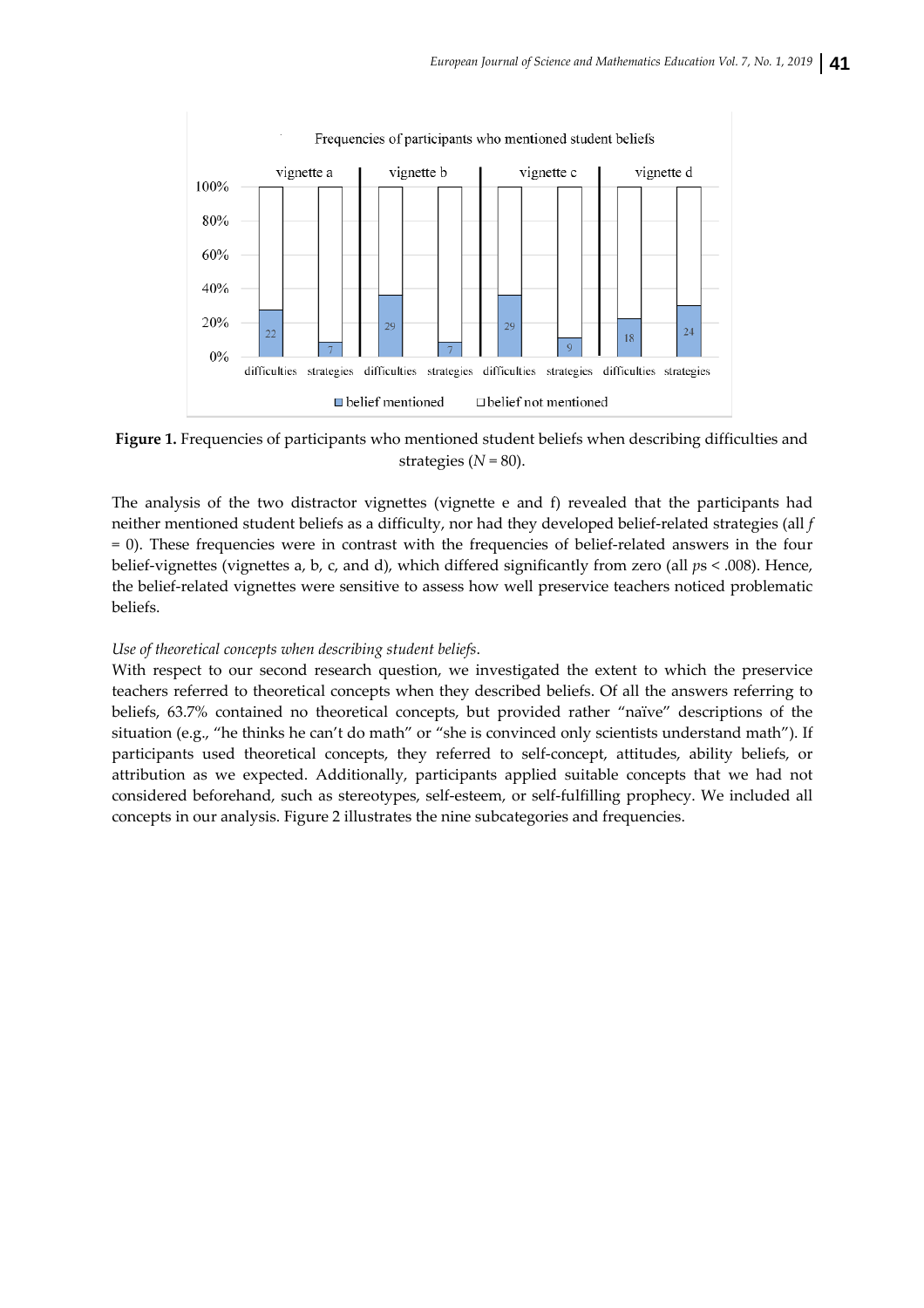

**Figure 2.** Theoretical concepts used by the participants when describing student beliefs (*n* < 80). Note that not every participant mentioned beliefs in their answers.

### *Strategies for dealing with dysfunctional student beliefs*.

To address our third research question, we analyzed the kind of strategies the preservice teachers employed. Generally speaking, hardly any participants developed strategies that referred to students' beliefs. Figure 1 shows that frequencies were very low for vignettes a‐c, but higher for vignette d. Hence, participants developed the most strategies for addressing the belief that 'girls just can't do math'. This result may be associated with our sample's high percentage of female participants. They may have disapproved of this gender‐specific statement and found it necessary to intervene. As described above, we sorted all strategies according to the two dimensions 'timing' and 'focus on the active person' and identified five typical strategies:

*Strategy 1: Question the dysfunctional belief by explanation (short‐term, teacher‐focused).* Several participants suggested that the teacher questions the belief verbally and explains why it is unhelpful. Following this strategy, the teacher plays an active role, speaking to the student who has expressed the belief. For example, one participant suggested, "I would explain that not only great scientists can develop mathematical formulas, but also people like her." Another participant wrote, "I would make it clear to him that the ability to think logically has nothing to do with being a boy or a girl." The idea of questioning the belief via explanation is in line with what we know about effective belief‐changing interventions: Mindset interventions usually start with an informative part in which the students are taught that cognitive abilities are malleable (for a review, see Yeager & Walton, 2011). However, some ideas were inconsistent with research findings. For example, participants suggested "explaining that we all are good at something and not so good at other things" or that "everyone has strengths and weaknesses", which has overall dysfunctional consequences by supporting a fixed theory of ability (see Rattan et al., 2012).

*Strategy 2: Question the belief by action (short‐term, student‐focused).* Another strategy suggested by the preservice teachers was to question students' beliefs by making them act and, thereby, having them experience that their belief is inappropriate. Here, the teacher initiates the action, but puts the student in the active role. The following examples illustrate the kinds of actions the teachers suggested. In reaction to the belief that girls cannot do mathematics, participants had the idea to "give the student a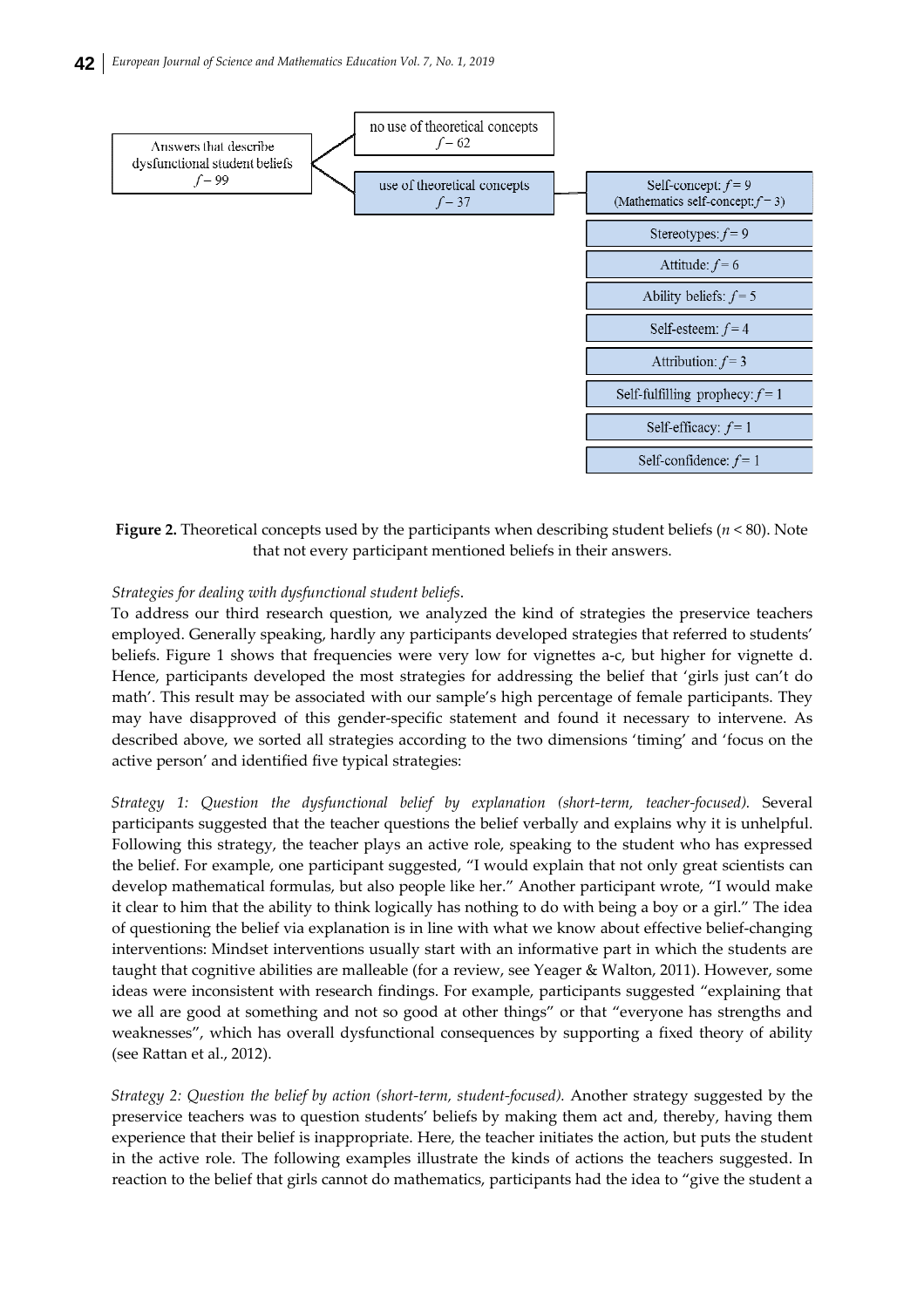seat next to a girl who is good at mathematics, so that he revises his stereotypical ideas," or to "make him prepare a presentation about famous female mathematicians." Such strategies are consistent with research findings, as belief-changing activities seem to be a crucial aspect of mindset interventions (Yeager & Walton, 2011). In particular, giving a presentation may be a powerful means of self‐ persuasion with regard to the "saying‐is‐believing" effect (Aronson, 1999). Another strategy that included an action to change the student's belief was the following: "I would work with him together on the next task to show him that he can actually do math." This suggestion is in line with general pedagogical knowledge (Woolfolk, 2012), as emphasizing students' progress can improve their ability beliefs. However, unintended negative effects of unrequested help are possible (Meyer, 1982).

*Strategy 3: Promote a positive view of mistakes (short‐ and long‐term, teacher‐focused).* This strategy addressed the students' negative attitude towards mistakes. The participants proposed promoting a more positive view by underlining the positive effects that mistakes can have. In so doing, the teacher was seen as the active person. As the strategy referred to both a specific situation and future lessons, we defined it as being short- and long-term. For example, one participant wrote, "I would tell him that mistakes like these do also happen to me," which refers to the specific situation. Another participant suggested "motivating the students by saying that mistakes can happen, but they do not mean that someone cannot do math." In this case, the participant addressed the entire class instead of just one student, giving the impression of a longer-term strategy.

*Strategy 4: Give feedback to foster motivation (long‐term, teacher‐ focused).* Participants further suggested giving feedback that would foster the students' motivation by changing their ability beliefs. This suggestion was clearly teacher-based. In contrast to the previously described strategies, this strategy referred more to the student's general motivation than only to the specific situation. For example, one participant wrote, "I would give additional feedback to boost his self‐esteem in mathematics." With regard to the deep impact that feedback can have on students' beliefs (Hattie & Timperley, 2007), this strategy addresses a powerful tool for dealing with problematic beliefs. However, it remains unclear whether the participants considered the negative side effects that feedback can have (e.g., the paradoxical effects of praise for intelligence; Mueller and Dweck, 1998).

*Strategy 5: Change dysfunctional attributions (long‐term, student‐ focused).* Finally, participants suggested changing dysfunctional attributions with the help of specific training. Although the teacher may support such training, the student must engage actively and work on his or her dysfunctional patterns of attribution. We therefore defined this idea as a student‐focused strategy. Two examples illustrate how the participants described the strategy: "In case of a negative self‐concept of ability, one should think about attribution training in the long run. This should support the belief that failures and difficulties occur due to changeable causes." "Attribution training seems to be useful. The student should acknowledge that he can influence his achievements in math and that they are not predetermined."

### *How noticing relates to academic progress, practical experience, and intuitive theories.*

To investigate how noticing was associated with the preservice teachers' academic progress, their practical experience, and their intuitive theories about mathematical abilities, we carried out quantitative analysis. Regarding our fourth research question, we found that noticing was related neither to academic progress ( $r = .04$ ,  $p = .697$ ), nor to practical experience ( $r = -.03$ ,  $p = .825$ ). These correlations suggest that preservice teachers' ability to notice student beliefs does not improve automatically with growing academic or practical experience.

Regarding our fifth research question, we observed that noticing was positively related to preservice teachers' intuitive self‐theories about mathematical abilities (*r* = .30, *p* = .008). Holding an incremental theory about oneself – the belief that one's own abilities are malleable – is obviously a favorable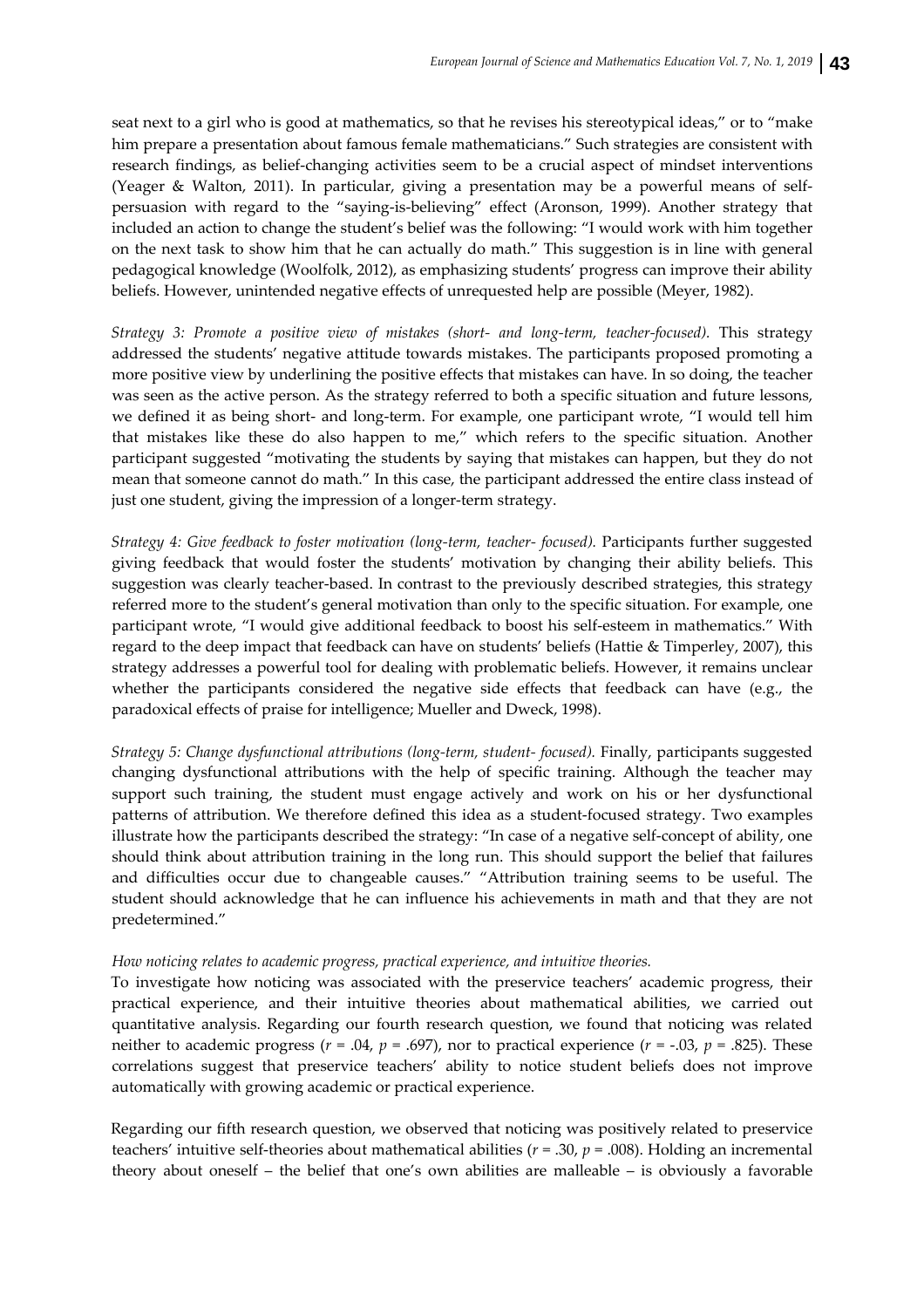condition for a teacher to notice belief-related problems in classroom situations. However, there was no significant relation between noticing and intuitive theories about students' mathematical abilities  $(r = .15, p = .184)$ .

### **Discussion**

The purpose of this study was to analyze how preservice teachers notice, reason, and make decisions when they encounter students who believe that mathematical abilities are fixed. We found that the majority of the preservice teachers who participated in our study did not take notice of students' beliefs. If they did, they mainly reasoned using "naïve" descriptions like "he thinks he can't do math." Very few participants referred to theoretical concepts, whereby the most frequently used were self-concept, stereotypes, attitude, and ability beliefs. With respect to decision-making, few participants proposed any strategies to address problematic beliefs. These strategies differed in their timing (short‐ or long‐term) as well as in their focus on either the teacher or student as an active person. Teacher‐focused strategies included explanations that question the belief, the promotion of a positive view on mistakes, or feedback that could foster motivation. Student‐focused strategies included an action that questions the belief or a change in dysfunctional attributions. While most of the strategies make sense from a professional point of view, others contradict empirical findings, for example by unintentionally supporting a fixed theory of ability.

The study provides first evidence about preservice teachers' abilities to react to problematic ability beliefs. We thus contribute to the literature by bridging research on students' beliefs about their mathematical abilities and research on teacher noticing. Specifically, we make the following contributions to the field: (1) we showed that most of the preservice teachers did not notice dysfunctional student beliefs. Considering the long‐standing problems that such beliefs can cause, this finding is worrying and requires further attention. (2) We found that few teachers referred to theoretical concepts when describing beliefs. To our knowledge, this study is the first to report such problems in applying theoretical concepts to specific situations with respect to student beliefs. (3) We found that few teachers developed strategies for handling dysfunctional beliefs. Thus, the preservice teachers struggled with making instructional decisions about how to respond to the problematic belief. However, the strategies that were suggested mostly corresponded with findings from educational research. (4) Our data suggests that an incremental theory about mathematical abilities is positively related to noticing dysfunctional beliefs. This finding follows previous work on the relation between teacher beliefs and noticing, and confirms the positive impact of incremental beliefs for the specific noticing of problematic ability beliefs. In the following sections, we will discuss potential reasons for these results.

The rather low level of noticing, reasoning, and decision-making when facing students' beliefs may potentially be due to the low level of teaching experience the preservice teachers had. As mentioned earlier, practical experience plays a crucial role for explaining differences in teachers' professional vision. However, we assume that a general lack of experience cannot be the only reason for the rather poor results. If professional vision improved automatically with growing experience, preservice teachers with more practical experience would have shown a higher level of noticing than those with less experience. Yet we did not find noticing to be associated with academic progress or practical experience. This finding is in line with the research on the detection of students' mistakes, which does not improve with the increased practice (Krauss & Brunner, 2011). Rather than assuming a general lack of experience, we propose three other aspects that may have caused the low level of professional vision.

First, the participants may have had little or no conceptual knowledge of ability beliefs. Closer examination of handbooks for mathematics teachers reveals that these books seldom address the issue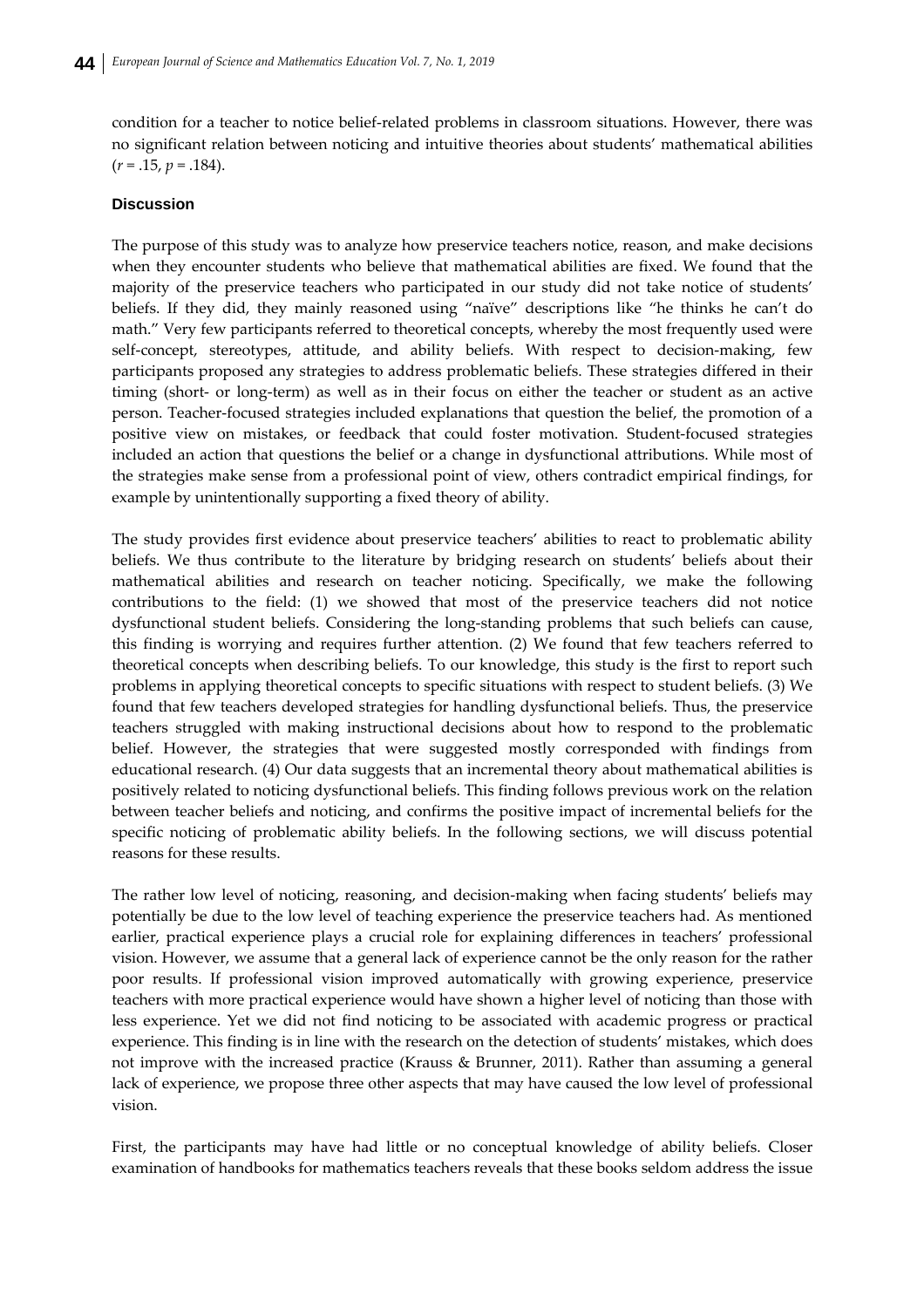of ability beliefs and their influence on students' motivation (e.g., Bruder et al., 2015; Lerman, 2014), which indicates that the relevance of ability beliefs tends to be underestimated in mathematics teacher education. Likewise, many of the preservice teachers who participated in our studies mentioned that they had "never learned anything about that," which may count as anecdotal evidence (this relates to online‐comments and to comments we received throughout our local studies). Hence, we assume that some participants had too little conceptual knowledge to link with the specific classroom situation.

Second, the participants may have had conceptual knowledge of ability beliefs, but could not apply it. In this regard, the application of conceptual knowledge may have been the fundamental problem. Given that some of our participants applied suitable theoretical concepts, they seemed to possess a certain amount of knowledge. However, they may have had difficulty linking their abstract knowledge about beliefs with the specific classroom situation. This phenomenon is commonly referred to as inert knowledge (Renkl, Mandl, & Gruber, 1996; Whitehead, 1929).

Third, the preservice teachers' own beliefs may have affected their noticing in that they failed to regard students' entity beliefs about abilities as a noteworthy difficulty. We found teacher beliefs, namely their intuitive theories regarding mathematical abilities, to be positively related to the ability to notice student beliefs. As we expected, holding an incremental theory was a favorable condition for noticing belief‐related problems in classroom situations. Preservice teachers with an entity theory may not have seen a need to mention the dysfunctional belief as a difficulty, as the student's belief reflected their own 'correct' belief that mathematical ability is unchangeable. This finding is in line with previous research (Butler, 2000; Rattan et al., 2012) in which teachers attributed students' difficulties to different factors, depending on the intuitive theory they had.

Surprisingly, the correlation between noticing and intuitive theories was only significant for self‐ theory, compared with student‐theory. As peoples' theories about their own abilities tend to resemble what they believe about others' abilities (Dweck, 2000), we did not expect such differences. However, we observed a general tendency towards incremental theories, which was even stronger concerning theories about students' abilities. In other words, participants had a more dynamic perspective regarding their students' abilities than their own. As the mean score for student‐theory was close to the top end of the scale ( $M = 4.03$ ;  $SD = 0.61$ , on a five-point-scale), we assume a ceiling effect that may have caused the weak correlation in our study. A closer look at the descriptive data revealed another interesting aspect: some participants scored high on incremental theory, but low on noticing, whereas nobody scored low on incremental theory and high on noticing. Thus, an incremental self-theory seems to be a necessary but insufficient condition for noticing dysfunctional beliefs. For studenttheory, most scores were at the top of the scale and exhibited a rather undifferentiated pattern with respect to noticing.

In short, we assume that preservice teachers' professional vision was insufficient either because they had no conceptual knowledge of ability beliefs, failed to apply their conceptual knowledge, or did not regard students' entity beliefs about abilities as noteworthy difficulties. The latter may stem from intuitive theories the teachers hold, whereby the theory that mathematical abilities are malleable seems to be associated with better noticing of student beliefs.

### *Limitations and future studies.*

Our study is limited in terms of its explanatory power, as it refers only to a small and nonrepresentative sample of preservice teachers. Thus, our data did not allow for comparisons between groups of different teaching expertise. A broader sample of preservice and in‐service teachers could yield clearer results and may help to gain deeper insight into how experience shapes professional vision. Such an extended sample seems particularly interesting as practical experience could also have a negative indirect effect on teachers' noticing, mediated by their intuitive theories. This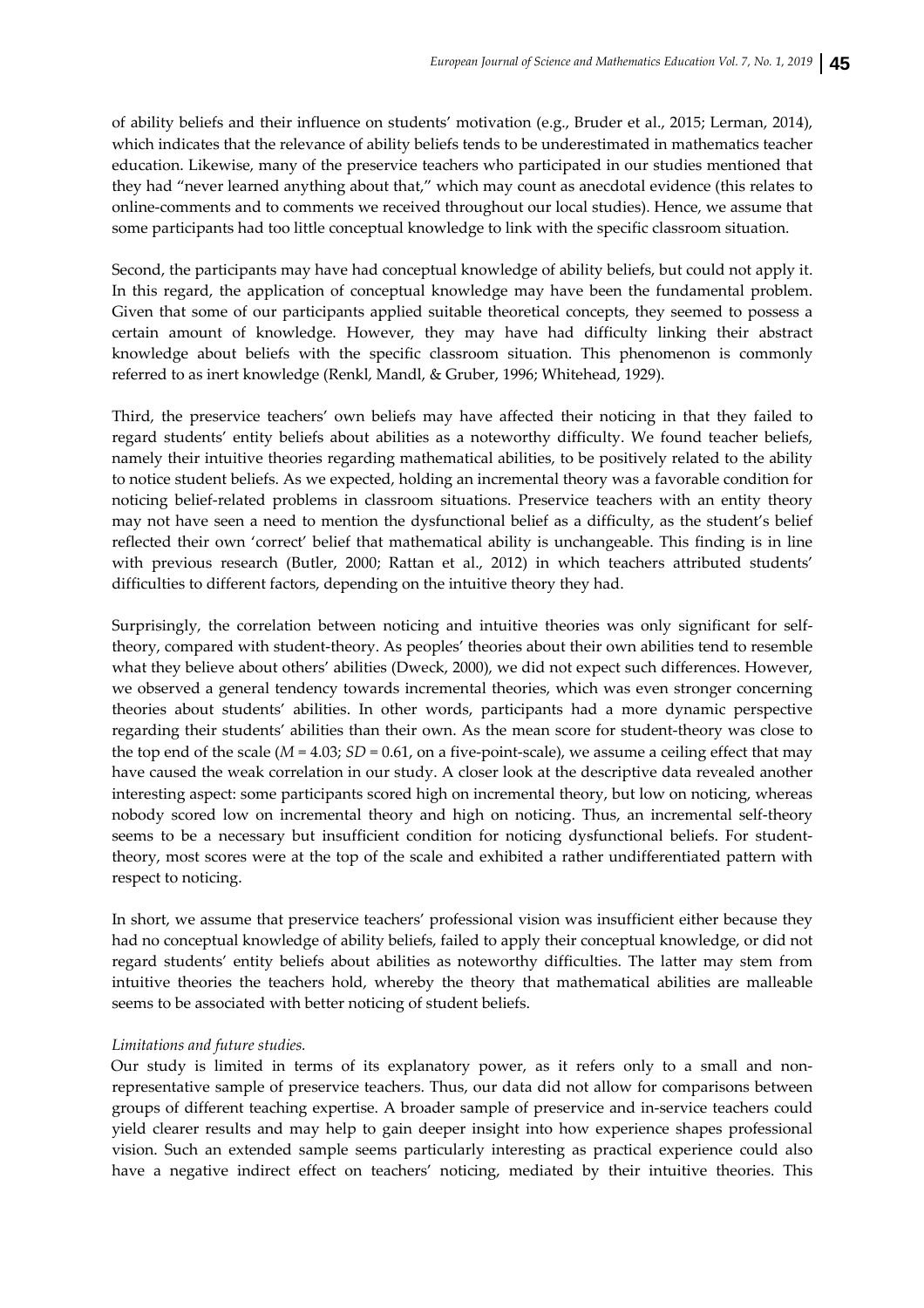assumption is based on the interaction between experience, beliefs and professional vision: Research findings indicate that entity theories tend to increase over time (Georgiou, 2008). With respect to our finding that an incremental theory supports teachers' noticing of belief-related problems, growing entity theories may constitute an obstacle. Thus, further research is needed to investigate how experience shapes teachers' intuitive theories and their ability to notice student beliefs. Additionally, we propose asking the participants for specific experience with students who possess problematic beliefs, rather than measuring only general teaching experience.

Another limitation results from the measures used in this study. On one hand, the vignettes and the corresponding coding manuals were newly developed and need further validation. For this purpose, we aim at using the same vignettes in follow-up studies with different participants. Yet, the comparison between the control vignettes and the belief-related vignettes provides first evidence that the latter were sensitive to provoke belief‐related answers. On the other hand, there was no direct measure of conceptual knowledge. We measured knowledge only indirectly, as we analyzed how participants described the difficulties they saw. If participants did not notice the belief, they, of course, did not write anything about ability beliefs. Yet they might have had the corresponding knowledge when asked directly. In addition, we coded theoretical concepts only when participants named them explicitly. Answers that referred to a theoretical concept without using the technical term were therefore not coded. Instructing participants to use technical terms in their answers may alleviate this problem; and a direct measure of conceptual knowledge would allow for stronger conclusions.

Furthermore, our study was limited to preservice mathematics teachers in Germany. Therefore, we do not know whether findings would generalize to other domains or cultures. On one hand, entity beliefs are found to be even stronger in the arts domains compared to, for instance, mathematics (Patterson, Kravchenko, Chen-Bouck, & Kelley, 2016). On the other hand, intuitive theories about abilities are culturally shaped (e.g., Rattan, Savani, Naidu, & Dweck, 2012). Citizens from Western societies tend to overestimate the influence of innate gifts, compared with, for instance, those from Asian cultures. Hence, further research could reveal whether these differences between domains and cultures result in differences regarding teachers' professional vision (see also Louie, 2018).

### *Conclusion.*

Students' beliefs about their abilities have a huge impact on their motivation and learning. Especially in mathematics, the belief that either you are a "math person" or not is widespread and may lead to negative consequences. Thus, teachers should be capable of noticing such beliefs among their students and of acting appropriately. However, we found these abilities to be insufficient among preservice mathematics teachers. Only a few preservice teachers took notice of belief‐related problems, described them professionally, or developed useful strategies. We assume that these results occurred due to a lack of conceptual knowledge as well as to problems putting this knowledge into practice. Furthermore, teachers' own beliefs shape their noticing of belief-related problems: an incremental theory about mathematical abilities is accompanied by being more aware of students' problematic beliefs about abilities.

As an implication for teacher education, it seems important to provide conceptual knowledge of students' beliefs and possible interventions. The present study shows that numerous theoretical concepts from both educational psychology and mathematics education serve these purposes. Thus, preservice teachers need not only to learn about these concepts; they also need support integrating different concepts to build coherent knowledge structures. Such an integration of knowledge may be supported with the help of specific instruction or prompts (e.g., Harr et al., 2015). In general, teachers should be made aware of both their students' beliefs and their own beliefs, in order to improve their skills in handling belief‐related problems.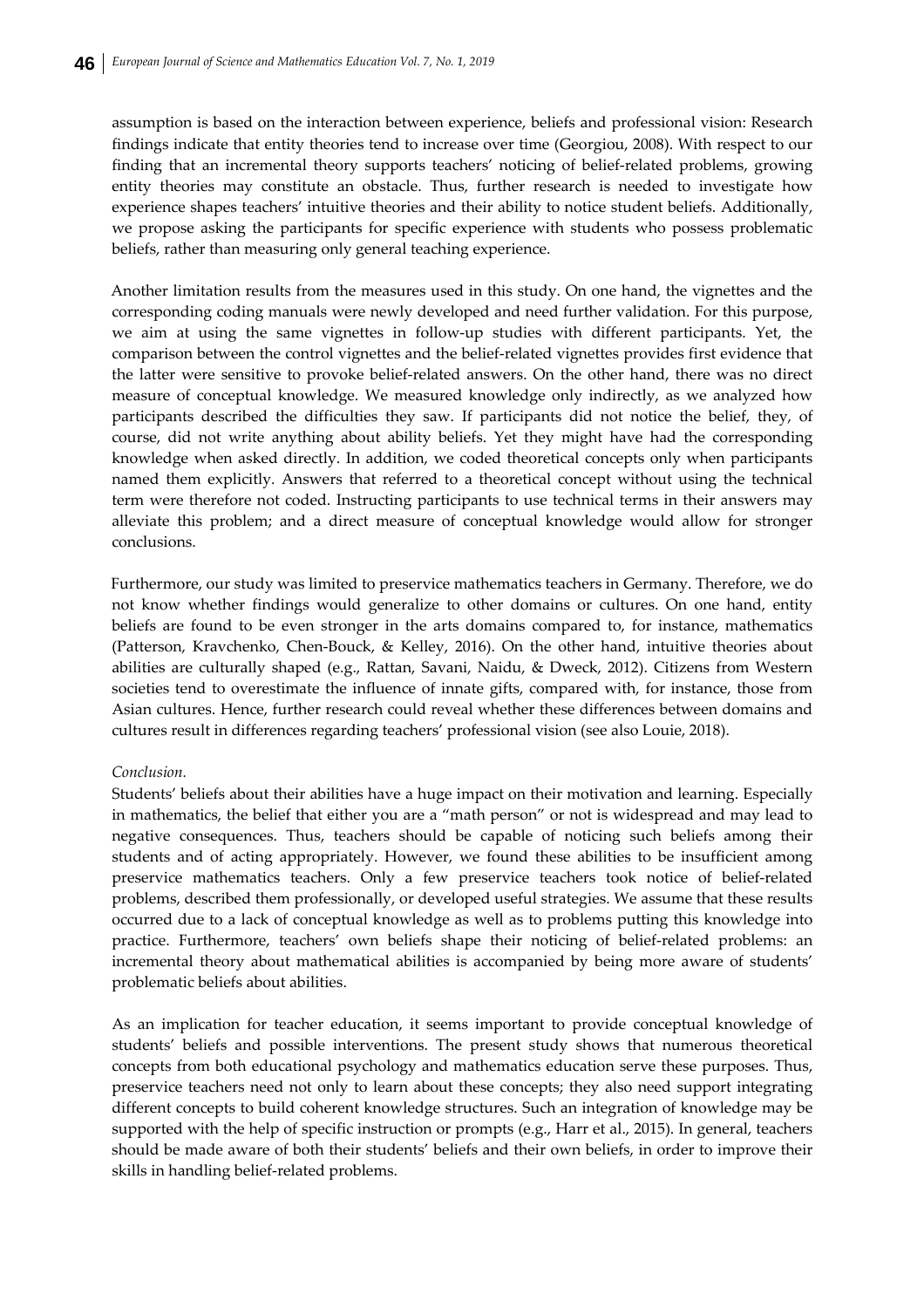#### **Acknowledgements**

This research was supported by grants from the German Federal Ministry of Education and Research (BMBF; 01JA1518A). The funding source was not involved in study design, data collection, analysis or interpretation, report writing, or submission for publication.

#### **References**

Aronson, E. (1999). The power of self‐persuasion. *American Psychologist*, *54*(11), 875–884. https://doi.org/10.1037/h0088188

- Bandura, A. (1993). Perceived self‐efficacy in cognitive development and functioning. *Educational Psychologist*, *28*(2), 117–148. https://doi.org/10.1207/s15326985ep2802\_3
- Blackwell, L. S., Trzesniewski, K. H., & Dweck, C. S. (2007). Implicit theories of intelligence predict achievement across an adolescent transition: A longitudinal study and an intervention. *Child Development*, *78*(1), 246–263. https://doi.org/10.1111/j.1467‐8624.2007.00995.x
- Blömeke, S., Gustafsson, J.‐E., & Shavelson, R. J. (2015). Beyond dichotomies. *Zeitschrift Für Psychologie*, *223*(1), 3–13. https://doi.org/10.1027/2151‐2604/a000194
- Blömeke, S., Hoth, J., Döhrmann, M., Busse, A., Kaiser, G., & König, J. (2015). Teacher change during induction: Development of beginning primary teachers' knowledge, beliefs and performance. *International Journal of Science and Mathematics Education*, *13*(2), 287–308. https://doi.org/10.1007/s10763‐015‐9619‐4
- Boaler, J. (2015). *Mathematical mindsets: Unleashing students' potential through creative math, inspiring messages and innovative teaching*. New York, NY: Wiley.
- Borkowski, J. G., Weyhing, R. S., & Carr, M. (1988). Effects of attributional retraining on strategy-based reading comprehension in learning‐disabled students. *Journal of Educational Psychology*, *80*(1), 46–53. https://doi.org/10.1037/0022‐0663.80.1.46
- Bruder, R., Hefendehl‐Hebeker, L., Schmidt‐Thieme, B., & Weigand, H.‐G. (2015). *Handbuch der Mathematikdidaktik* (2015th ed.). Berlin Heidelberg: Springer Spektrum.
- Burkley, M., Parker, J., Paul Stermer, S., & Burkley, E. (2010). Trait beliefs that make women vulnerable to math disengagement. *Personality and Individual Differences*, *48*(2), 234–238. https://doi.org/10.1016/j.paid.2009.09.002
- Burnette, J. L., O'Boyle, E. H., VanEpps, E. M., Pollack, J. M., & Finkel, E. J. (2013). Mind‐sets matter: A meta‐analytic review of implicit theories and self‐regulation. *Psychological Bulletin*, *139*(3), 655–701. https://doi.org/10.1037/a0029531
- Burnette, J. L., Russell, M. V., Hoyt, C. L., Orvidas, K., & Widman, L. (2017). An online growth mindset intervention in a sample of rural adolescent girls. *British Journal of Educational Psychology*. https://doi.org/10.1111/bjep.12192
- Butler, R. (2000). Making judgments about ability: the role of implicit theories of ability in moderating inferences from temporal and social comparison information. *Journal of Personality and Social Psychology*, *78*(5), 965–978. https://doi.org/10.1037/0022‐3514.78.5.965
- Carter, K., Cushing, K., Sabers, D., Stein, P., & Berliner, D. (1988). Expert‐Novice Differences in Perceiving and Processing Visual Classroom Information. *Journal of Teacher Education*, *39*(3), 25–31. https://doi.org/10.1177/002248718803900306
- Cooper, S. (2009). Preservice teachers' analysis of children's work to make instructional decisions. *School Science and Mathematics*, *109*(6), 355–362. https://doi.org/10.1111/j.1949‐8594.2009.tb18105.x
- Depaepe, F., Verschaffel, L., & Kelchtermans, G. (2013). Pedagogical content knowledge: A systematic review of the way in which the concept has pervaded mathematics educational research. *Teaching and Teacher Education*, *34*, 12–25. https://doi.org/10.1016/j.tate.2013.03.001
- Dreher, A., & Kuntze, S. (2014). Teachers' professional knowledge and noticing: the case of multiple representations in the mathematics classroom. *Educational Studies in Mathematics*, *88*(1), 89–114. https://doi.org/10.1007/s10649‐014‐9577‐8
- Dweck, C. S. (2000). *Self‐theories: Their role in motivation, personality, and development*. Philadelphia, PA: Psychology Press. Friesen, M., & Kuntze, S. (2016). Teacher students analyse texts, comics and video‐based classroom vignettes regarding the use
- of representations ‐ does format matter? In *Proceedings of the 30th Annual Conference of the International Group for the Psychology of Mathematics Education* (pp. 259–266). Szeged, Hungary.
- Furner, J. M., & Berman, B. T. (2003). Review of research: Math anxiety: Overcoming a major obstacle to the improvement of student math performance. *Childhood Education*, *79*(3), 170–174. https://doi.org/10.1080/00094056.2003.10522220
- Georgiou, S. N. (2008). Beliefs of experienced and novice teachers about achievement. *Educational Psychology*, *28*(2), 119–131. https://doi.org/10.1080/01443410701468716
- Grootenboer, P., Smith, T., & Lowrie, T. (2006). Researching identity in mathematics education: The lay of the land. *Identities, Cultures and Learning Spaces*, *2*, 612–615.
- Grossman, P., Compton, C., Igra, D., Ronfeldt, M., Shahan, E., & Williamson, P. (2009). Teaching practice: A cross‐professional perspective. *Teachers College Record*, *111*(9), 2055–2100.
- Hand, V. (2012). Seeing culture and power in mathematical learning: Toward a model of equitable instruction. *Educational Studies in Mathematics*, *80*(1–2), 233–247. https://doi.org/10.1007/s10649‐012‐9387‐9
- Harr, N., Eichler, A., & Renkl, A. (2015). Integrated learning: ways of fostering the applicability of teachers' pedagogical and psychological knowledge. *Educational Psychology*, 738. https://doi.org/10.3389/fpsyg.2015.00738
- Hattie, J., & Timperley, H. (2007). The power of feedback. *Review of Educational Research*, *77*(1), 81–112. https://doi.org/10.3102/003465430298487
- Jacobs, V. R., Lamb, L. L. C., & Philipp, R. A. (2010). Professional noticing of children's mathematical thinking. *Journal for Research in Mathematics Education*, *41*(2), 169–202.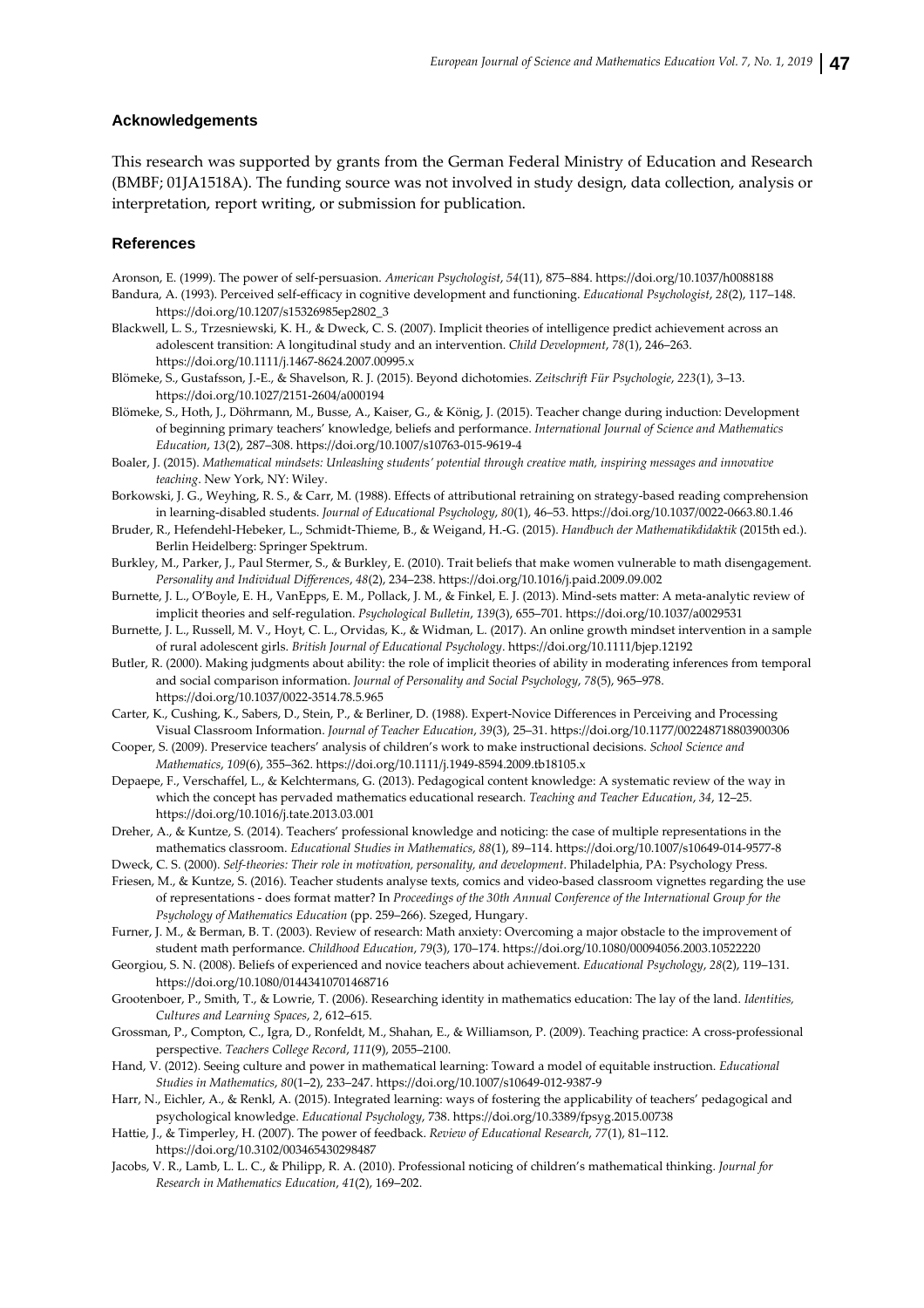- Jonsson, A.‐C., Beach, D., Korp, H., & Erlandson, P. (2012). Teachers' implicit theories of intelligence: influences from different disciplines and scientific theories. *European Journal of Teacher Education*, *35*(4), 387–400. https://doi.org/10.1080/02619768.2012.662636
- Kaiser, G., Busse, A., Hoth, J., König, J., & Blömeke, S. (2015). About the complexities of video‐based assessments: Theoretical and methodological approaches to overcoming shortcomings of research on teachers' competence. *International Journal of Science and Mathematics Education*, *13*(2), 369–387. https://doi.org/10.1007/s10763‐015‐9616‐7
- Kalinec-Craig, C. (2017). "Everything matters": Mexican-American prospective elementary teachers noticing issues of status and participation while learning to teach mathematics. In *Teacher Noticing: Bridging and Broadening Perspectives, Contexts, and Frameworks* (pp. 215–229). New York, NY: Springer. https://doi.org/10.1007/978‐3‐319‐46753‐5\_13

Kelley, H. H. (1973). The processes of causal attribution. *American Psychologist*, *28*(2), 107–128. https://doi.org/10.1037/h0034225

- Kersting, N. B., Givvin, K. B., Thompson, B. J., Santagata, R., & Stigler, J. W. (2012). Measuring usable knowledge: Teachers' analyses of mathematics classroom videos predict teaching quality and student learning. *American Educational Research Journal*, *49*(3), 568–589. https://doi.org/10.3102/0002831212437853
- König, J., & Kramer, C. (2016). Teacher professional knowledge and classroom management: on the relation of general pedagogical knowledge (GPK) and classroom management expertise (CME). *ZDM*, *48*(1–2), 139–151. https://doi.org/10.1007/s11858‐015‐0705‐4
- Krauss, S., & Brunner, M. (2011). Schnelles Beurteilen von Schülerantworten: Ein Reaktionszeittest für Mathematiklehrer/innen. *Journal für Mathematik‐Didaktik*, *32*(2), 233. https://doi.org/10.1007/s13138‐011‐0029‐z
- Kuntze, S. (2012). Pedagogical content beliefs: Global, content domain‐related and situation‐specific components. *Educational Studies in Mathematics*, *79*(2), 273–292. https://doi.org/10.1007/s10649‐011‐9347‐9
- Leahy, W., & Sweller, J. (2011). Cognitive load theory, modality of presentation and the transient information effect. *Applied Cognitive Psychology*, *25*(6), 943–951. https://doi.org/10.1002/acp.1787
- Lee, M. Y., & Cross Francis, D. (2017). Investigating the relationships among elementary teachers' perceptions of the use of students' thinking, their professional noticing skills, and their teaching practices. *The Journal of Mathematical Behavior*. https://doi.org/10.1016/j.jmathb.2017.11.007
- Lerman, S. (Ed.). (2014). *Encyclopedia of mathematics education*. Dordrecht: Springer.
- Louie, N. L. (2017). Culture and ideology in mathematics teacher noticing. *Educational Studies in Mathematics*, 1–15. https://doi.org/10.1007/s10649‐017‐9775‐2
- Louie, N. L. (2018). Culture and ideology in mathematics teacher noticing. *Educational Studies in Mathematics*, *97*(1), 55–69. https://doi.org/10.1007/s10649‐017‐9775‐2
- Lowe, R. K. (2003). Animation and learning: Selective processing of information in dynamic graphics. *Learning and Instruction*, *13*(2), 157–176. https://doi.org/10.1016/S0959‐4752(02)00018‐X
- Marsh, H. W. (1990). A multidimensional, hierarchical model of self‐concept: Theoretical and empirical justification. *Educational Psychology Review*, *2*(2), 77–172. https://doi.org/10.1007/BF01322177
- Marsh, H. W., & Craven, R. (1997). Academic self‐concept: Beyond the dustbowl. In G. D. Phye (Ed.), *Handbook of classroom assessment: Learning, achievement, and adjustment*. San Diego, CA: Academic Press.
- Martino, P. D., & Zan, R. (2010). 'Me and maths': Towards a definition of attitude grounded on students' narratives. *Journal of Mathematics Teacher Education*, *13*(1), 27–48. https://doi.org/10.1007/s10857‐009‐9134‐z
- Meschede, N., Fiebranz, A., Möller, K., & Steffensky, M. (2017). Teachers' professional vision, pedagogical content knowledge and beliefs: On its relation and differences between pre‐service and in‐service teachers. *Teaching and Teacher Education*, *66*, 158–170. https://doi.org/10.1016/j.tate.2017.04.010
- Meyer, W.‐U. (1982). Indirect communications about perceived ability estimates. *Journal of Educational Psychology*, *74*(6), 888– 897. https://doi.org/10.1037/0022‐0663.74.6.888
- Mueller, C. M., & Dweck, C. S. (1998). Praise for intelligence can undermine children's motivation and performance. *Journal of Personality and Social Psychology*, *75*(1), 33–52. https://doi.org/http://dx.doi.org/10.1037/0022‐3514.75.1.33
- OECD. (2013). *PISA 2012 Results: Ready to learn. Students' engagement, drive and self‐beliefs*. Paris: OECD Publishing.
- Pankow, L., Kaiser, G., Busse, A., König, J., Blömeke, S., Hoth, J., & Döhrmann, M. (2016). Early career teachers' ability to focus on typical students errors in relation to the complexity of a mathematical topic. *ZDM*, *48*(1–2), 55–67. https://doi.org/10.1007/s11858‐016‐0763‐2
- Patterson, M. M., Kravchenko, N., Chen‐Bouck, L., & Kelley, J. A. (2016). General and domain‐specific beliefs about intelligence, ability, and effort among preservice and practicing teachers. *Teaching and Teacher Education*, *59*, 180–190. https://doi.org/10.1016/j.tate.2016.06.004
- Rattan, A., Good, C., & Dweck, C. S. (2012). "It's ok Not everyone can be good at math": Instructors with an entity theory comfort (and demotivate) students. *Journal of Experimental Social Psychology*, *48*(3), 731–737. https://doi.org/10.1016/j.jesp.2011.12.012
- Rattan, A., Savani, K., Naidu, N. V. R., & Dweck, C. S. (2012). Can everyone become highly intelligent? Cultural differences in and societal consequences of beliefs about the universal potential for intelligence. *Journal of Personality and Social Psychology*, *103*(5), 787–803. https://doi.org/10.1037/a0029263
- Renkl, A., Mandl, H., & Gruber, H. (1996). Inert knowledge: Analyses and remedies. *Educational Psychologist*, *31*(2), 115–121. https://doi.org/10.1207/s15326985ep3102\_3
- Saylan, A., Armagan, F. Ö., & Bektas, O. (2016). The Relationship between Pre‐Service Science Teachers' Epistemological Beliefs and Preferences for Creating a Constructivist Learning Environment. *European Journal of Science and Mathematics Education*, *4*(2), 251–267.